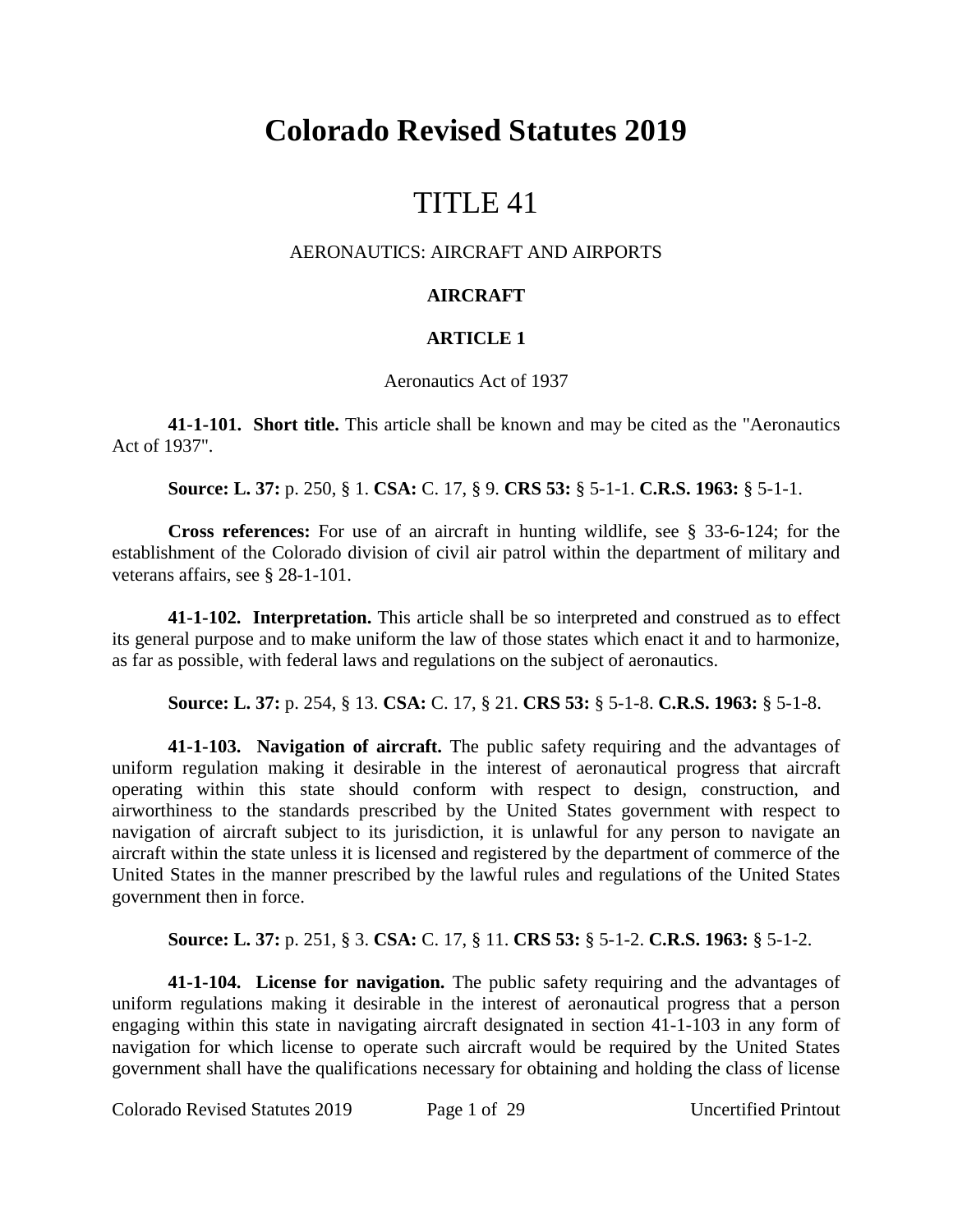required by the United States government. It is unlawful for any person to engage in operating such aircraft within this state in any form of navigation unless he has such a license.

**Source: L. 37:** p. 251, § 4. **CSA:** C. 17, § 12. **CRS 53:** § 5-1-3. **C.R.S. 1963:** § 5-1-3.

**41-1-105. Display of license.** The certificate of the license shall be kept in the personal possession of the licensee when he is operating aircraft within this state, and must be presented for inspection upon the demand of any passenger, any official of the United States department of commerce, any peace officer of this state, or any official, manager, or person in charge of any airport or landing field in this state upon which he lands.

**Source: L. 37:** p. 251, § 5. **CSA:** C. 17, § 13. **CRS 53:** § 5-1-4. **C.R.S. 1963:** § 5-1-4.

**41-1-106. Sovereignty in space in state.** Sovereignty in the space above the lands and waters of this state is declared to rest in the state, except where assumed by United States law.

**Source: L. 37:** p. 251, § 6. **CSA:** C. 17, § 14. **CRS 53:** § 5-1-5. **C.R.S. 1963:** § 5-1-5.

**41-1-107. Ownership of space.** The ownership of space above the lands and waters of this state is declared to be vested in the several owners of the surface beneath, subject to the right of flight of aircraft.

**Source: L. 37:** p. 251, § 7. **CSA:** C. 17, § 15. **CRS 53:** § 5-1-6. **C.R.S. 1963:** § 5-1-6.

**Cross references:** For estates above the surface, see article 32 of title 38.

**41-1-108. Penalty for violation.** Any person who violates any provision of this article is guilty of a misdemeanor and, upon conviction thereof, shall be punished by a fine of not more than five hundred dollars, or by imprisonment in the county jail for not more than six months, or by both such fine and imprisonment.

**Source: L. 37:** p. 251, § 12. **CSA:** C. 17, § 20. **CRS 53:** § 5-1-7. **C.R.S. 1963:** § 5-1-7.

# **ARTICLE 2**

Operating an Aircraft under the Influence of Alcohol or Drugs

**Editor's note:** This article was numbered as article 3 of chapter 5, C.R.S. 1963. This article was repealed in 1989 and was subsequently recreated and reenacted in 1990, resulting in the addition, relocation, and elimination of sections as well as subject matter. For amendments to this article prior to 1989, consult the Colorado statutory research explanatory note and the table itemizing the replacement volumes and supplements to the original volume of C.R.S. 1973 beginning on page vii in the front of this volume.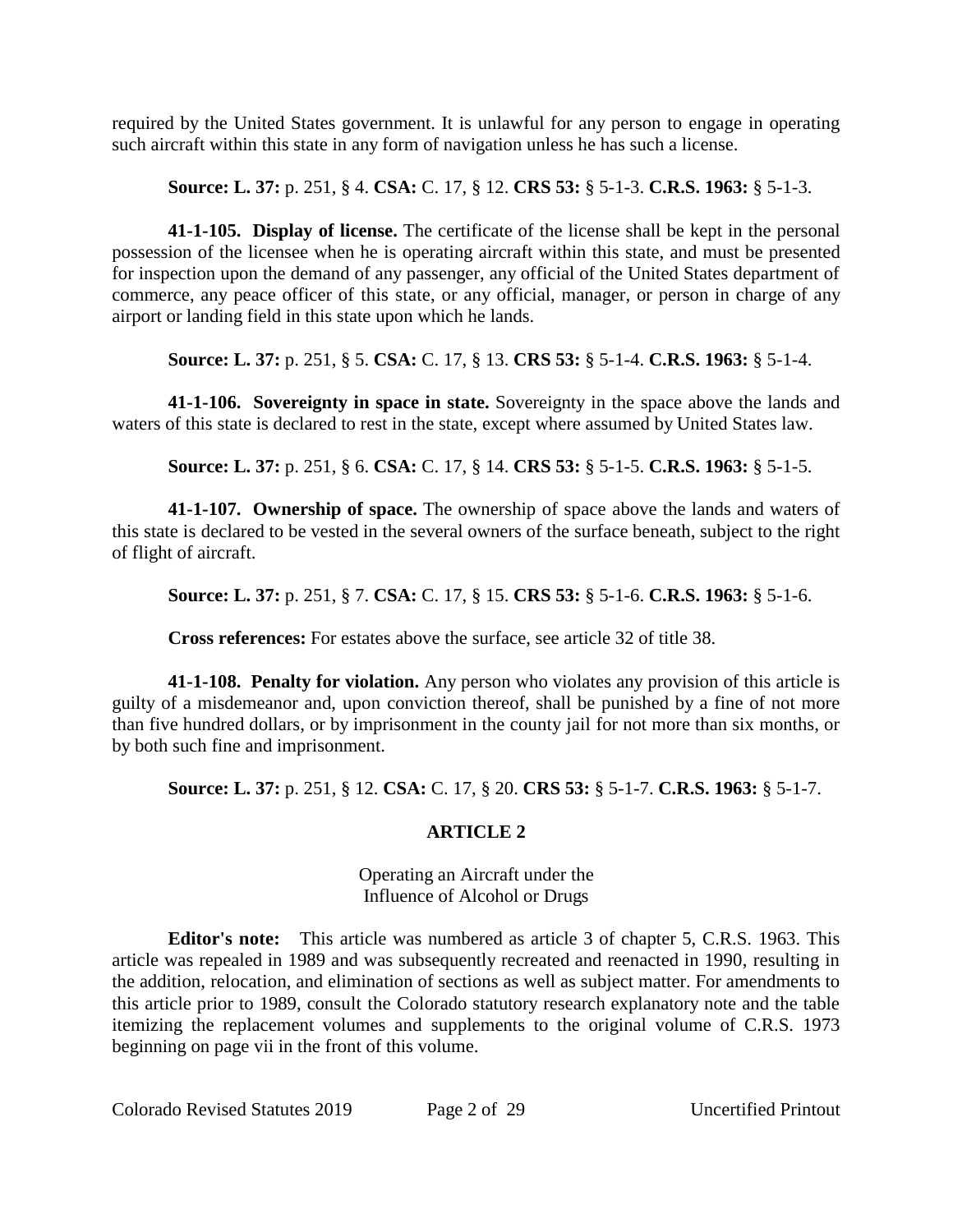**41-2-101. Definitions.** As used in this article, unless the context otherwise requires:

(1) "Aircraft" means any vehicle used or designed for carrying any person, persons, or freight and used or designed for aviation or flight in the air in control of a crew member, whether it is or is not a certificated vehicle under the rules of the federal aviation administration, and the federal department of transportation, or its successor.

(2) "Controls" means the wheel, yoke, stick, cyclic, collective, throttle, mixture, propeller, lever, switch, gage, circuit breaker, doors, emergency exits, or any other thing that pertains to the safe operation of an aircraft.

(3) "Crewmember" means any person assigned to perform any duty in an aircraft during flight time.

(4) "Flight time" means any time from the moment an aircraft is occupied and in control.

(5) "Operating an aircraft" means being in actual physical control or having immediate access to the controls of an aircraft, or being involved in the safe operation of any part of an aircraft as a crewmember.

**Source: L. 90:** Entire article RC&RE, p. 1769, § 1, effective July 1.

**41-2-102. Operating an aircraft under the influence - operating an aircraft with excessive alcohol content - tests - penalties - useful public service program - definition.** (1) (a) It is a misdemeanor for any person who is under the influence of alcohol or one or more drugs, or a combination of both alcohol and one or more drugs, to operate any aircraft in this state.

(b) It is a misdemeanor for any person who is an habitual user of any controlled substance, as defined in section 18-18-102 (5), C.R.S., to operate any aircraft in this state.

(c) For the purposes of this subsection (1), "one or more drugs" shall mean all substances defined as a drug in section 27-80-203 (13), C.R.S., and all controlled substances, as defined in section 18-18-102 (5), C.R.S.

(d) The fact that any person charged with a violation of this subsection (1) is or has been entitled to use one or more drugs under the laws of this state shall not constitute a defense against any charge of violating this subsection (1).

(e) "Operating an aircraft under the influence" means operating an aircraft when a person has consumed alcohol or one or more drugs, or a combination of alcohol and one or more drugs, which alcohol alone, or one or more drugs alone, or alcohol combined with one or more drugs affects him to a degree that he is substantially incapable, either mentally or physically, or both mentally and physically, to exercise clear judgment, sufficient physical control, or due care in the safe operation of an aircraft.

(f) Pursuant to section 16-2-106, C.R.S., in charging a violation of paragraph (a) of this subsection (1), it shall be sufficient to describe the offense charged as "operated an aircraft under the influence of alcohol or drugs or both".

(2) (a) It is a misdemeanor for any person to operate any aircraft in this state when the amount of alcohol in such person's blood, as shown by analysis of the person's blood or breath, is 0.04 or more grams of alcohol per hundred milliliters of blood or 0.04 or more grams of alcohol per two hundred ten liters of breath at the time of operating an aircraft or within two hours after such operation. During a trial, if the state's evidence raises the issue, or if a defendant presents some credible evidence, that he consumed alcohol between the time that he stopped operating an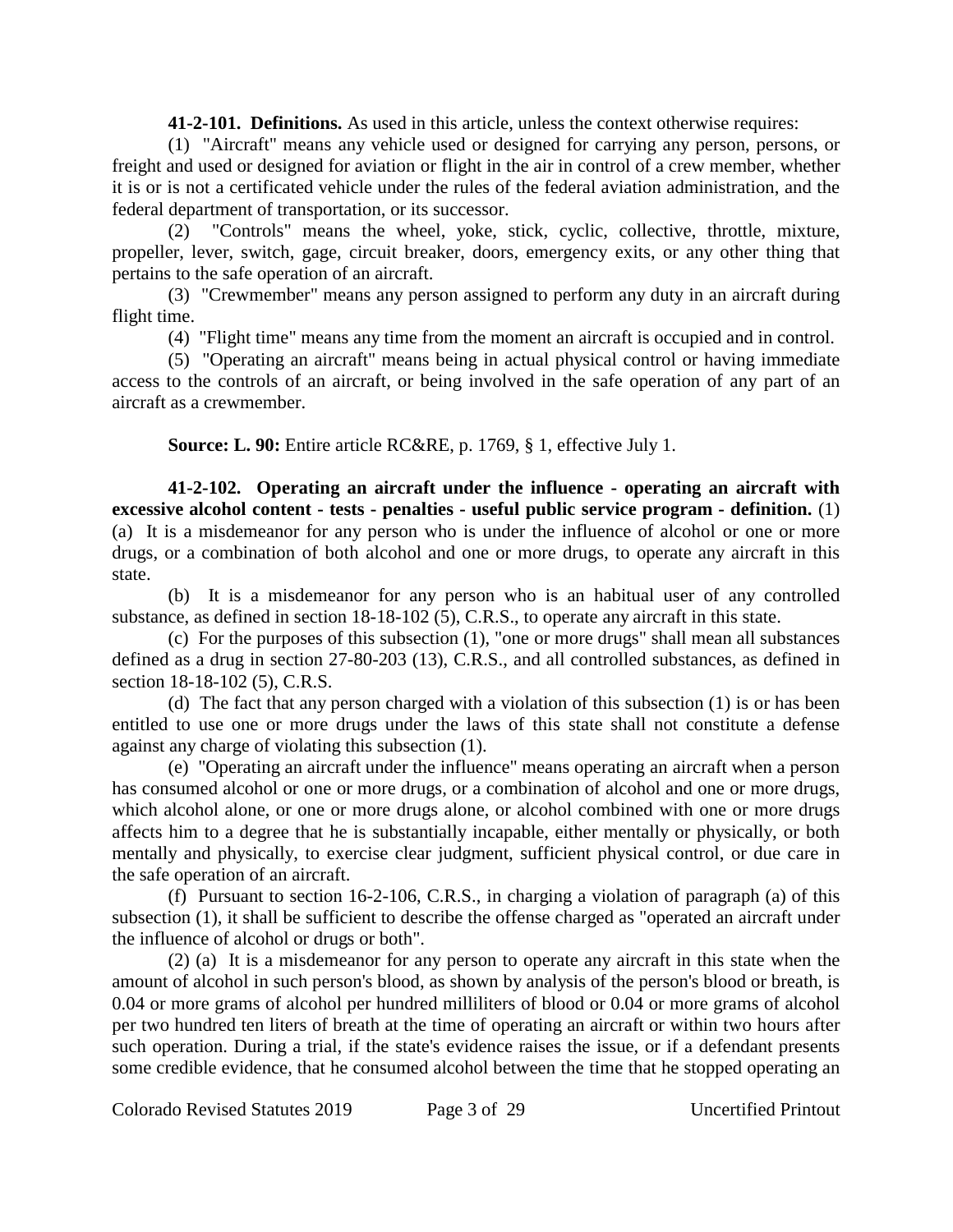aircraft and the time that testing occurred, such issue shall be an affirmative defense, and the prosecution must establish beyond a reasonable doubt that the minimum 0.04 blood or breath alcohol content required in this paragraph (a) was reached as a result of alcohol consumed by the defendant before he stopped operating an aircraft.

(b) In any prosecution for a violation of this subsection (2), the defendant shall be entitled to offer direct and circumstantial evidence to show that there is a disparity between what the tests show and other facts so that the trier of fact could infer that the tests were in some way defective or inaccurate. Such evidence may include testimony of nonexpert witnesses relating to the absence of any or all of the common symptoms or signs of intoxication for the purpose of impeachment of the accuracy of the analysis of the person's blood or breath.

(c) Pursuant to section 16-2-106, C.R.S., in charging a violation of this subsection (2), it shall be sufficient to describe the offense charged as "operated an aircraft with excessive alcohol content".

(3) Notwithstanding the provisions of section 18-1-408, C.R.S., during a trial of any person accused of violating subsection (1) and subsection (2) of this section, the court shall not require the prosecution to elect between the two violations. The court or a jury may consider and convict the person of a violation of either subsection (1) or subsection (2), or both subsection (1) and subsection (2), of this section. If the person is convicted of more than one violation, the sentences imposed shall run concurrently.

(4) (a) In any prosecution for a violation of subsection (1) of this section, the amount of alcohol in the defendant's blood or breath at the time of the commission of the alleged offense or within a reasonable time thereafter, as shown by analysis of the defendant's blood or breath, shall give rise to the presumption that the defendant was under the influence of alcohol if:

(I) There was at such time 0.04 or more grams of alcohol per one hundred milliliters of blood as shown by analysis of such person's blood; or

(II) There was at such time 0.04 or more grams of alcohol per two hundred ten liters of breath as shown by analysis of such person's breath.

(b) The limitations of this subsection (4) shall not be construed as limiting the introduction, reception, or consideration of any other competent evidence bearing upon the question of whether or not the defendant was under the influence of alcohol or whether or not his ability to operate an aircraft was impaired by the consumption of alcohol.

(5) Following the lawful contact with a person who has been operating an aircraft, and when a law enforcement officer reasonably suspects that a person was operating an aircraft while under the influence of alcohol, such law enforcement officer may conduct a preliminary screening test using a device approved by the executive director of the department of public health and environment after first advising the operator that the operator may either refuse or agree to provide a sample of the operator's breath for such preliminary test. The results of this preliminary screening test may be used by a law enforcement officer in determining whether probable cause exists to believe such person was operating an aircraft in violation of subsection (1) or (2) of this section and whether to administer a test pursuant to paragraph (a) of subsection (6) of this section. Neither the results of such preliminary screening test nor the fact that the person refused such test shall be used in any court action except in a hearing outside of the presence of a jury, when such hearing is held to determine if a law enforcement officer had probable cause to believe that the operator committed a violation of subsection (1) or (2) of this section. The results of such preliminary screening test shall be made available to the operator or

Colorado Revised Statutes 2019 Page 4 of 29 Uncertified Printout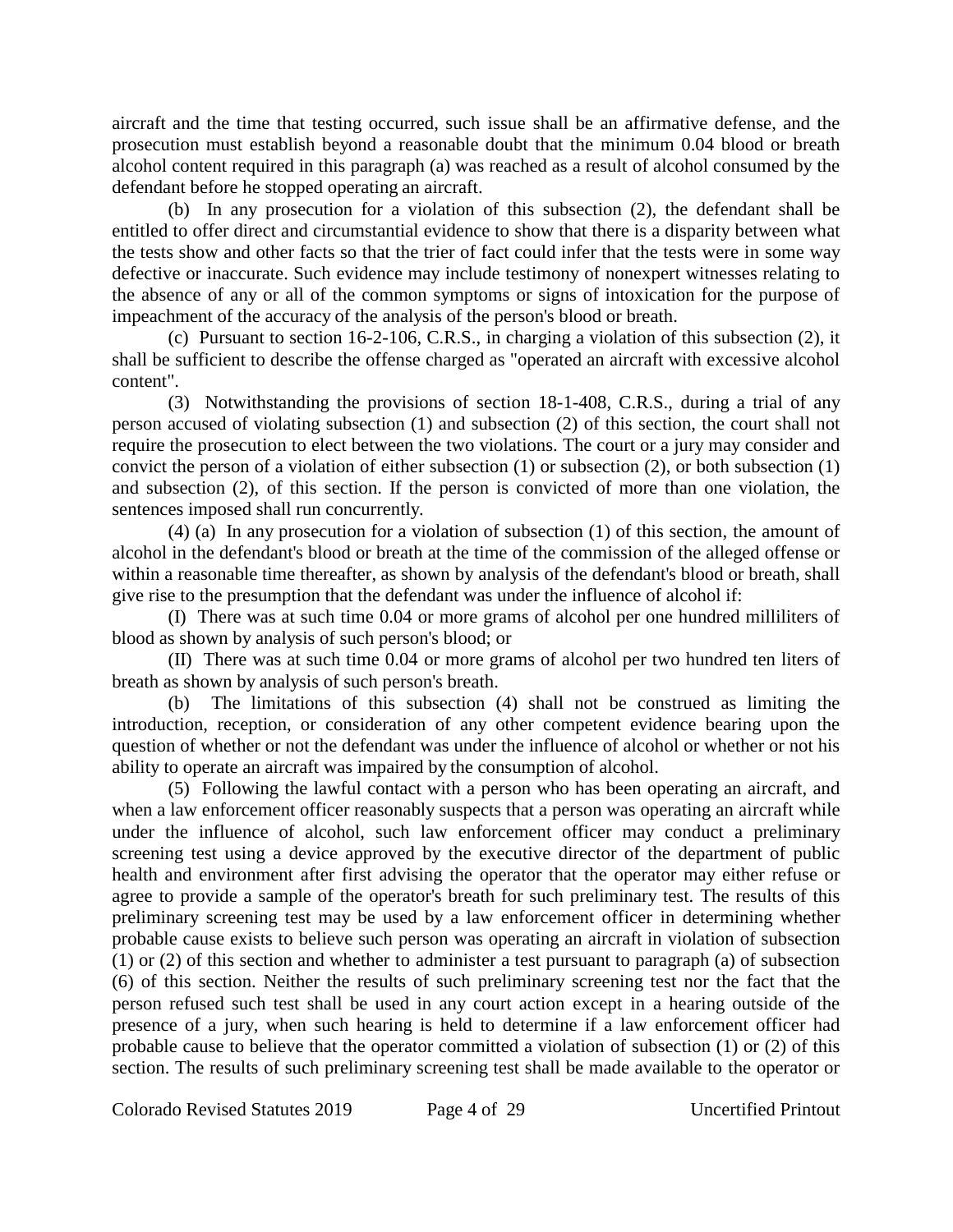his attorney on request. The preliminary screening test shall not substitute for or qualify as the test or tests required by paragraph (a) of subsection (6) of this section.

(6) (a) (I) On and after July 1, 1990, any person who operates an aircraft anywhere in this state shall be deemed to have expressed his consent to the provisions of this paragraph (a).

(II) Any person who operates an aircraft anywhere in this state shall be required to take and complete, and to cooperate in the taking and completing of, any test or tests of his breath or blood for the purpose of determining the alcoholic content of his blood or breath when so requested and directed by a law enforcement officer having probable cause to believe that the person was operating an aircraft in violation of subsection (1) or (2) of this section. Except as otherwise provided in this section, if such person requests that said test be a blood test, then the test shall be of his blood; but, if such person requests that a specimen of his blood not be drawn, then a specimen of his breath shall be obtained and tested. If such person elects either a blood test or a breath test, such person shall not be permitted to change such election, and, if such person fails to take and complete, and to cooperate in the completing of, the test elected, such failure shall be deemed to be a refusal to submit to testing. If such person is unable to take, or to complete, or to cooperate in the completing of a breath test because of injuries, illness, disease, physical infirmity, or physical incapacity, or if such person is receiving medical treatment at a location at which a breath testing instrument certified by the department of public health and environment is not available, the test shall be of such person's blood.

(III) Any person who operates an aircraft anywhere in this state shall be required to submit to and to complete, and to cooperate in the completing of, a test or tests of his blood, saliva, and urine for the purpose of determining the drug content within his system when so requested and directed by a law enforcement officer having probable cause to believe that the person was operating an aircraft in violation of subsection (1) of this section and when it is reasonable to require such testing of blood, saliva, and urine to determine whether such person was under the influence of, or impaired by, one or more drugs, or one or more controlled substances, or a combination of both alcohol and one or more drugs, or a combination of both alcohol and one or more controlled substances.

(IV) Any person who is required to take and to complete, and to cooperate in the completing of, any test or tests shall cooperate with the person authorized to obtain specimens of his blood, breath, saliva, or urine, including the signing of any release or consent forms required by any person, hospital, clinic, or association authorized to obtain such specimens. If such person does not cooperate with the person, hospital, clinic, or association authorized to obtain such specimens, including the signing of any release or consent forms, such noncooperation shall be considered a refusal to submit to testing. No law enforcement officer shall physically restrain any person for the purpose of obtaining a specimen of his blood, breath, saliva, or urine for testing except when the officer has probable cause to believe that the person has committed a violation of section 18-3-105, 18-3-106, 18-3-204, 18-3-205, or 18-3-208, C.R.S., and the person is refusing to take or to complete, or to cooperate in the completing of, any test or tests, then, in such event, the law enforcement officer may require a blood test. Evidence acquired through such involuntary blood test shall be admissible in any prosecution for a violation of subsection (1) or (2) of this section and for a violation of section 18-3-105 or 18-3-204, C.R.S.

(b) (I) The tests shall be administered at the direction of a law enforcement officer having probable cause to believe that the person had been operating an aircraft in violation of subsection (1) or (2) of this section and in accordance with rules and regulations prescribed by

Colorado Revised Statutes 2019 Page 5 of 29 Uncertified Printout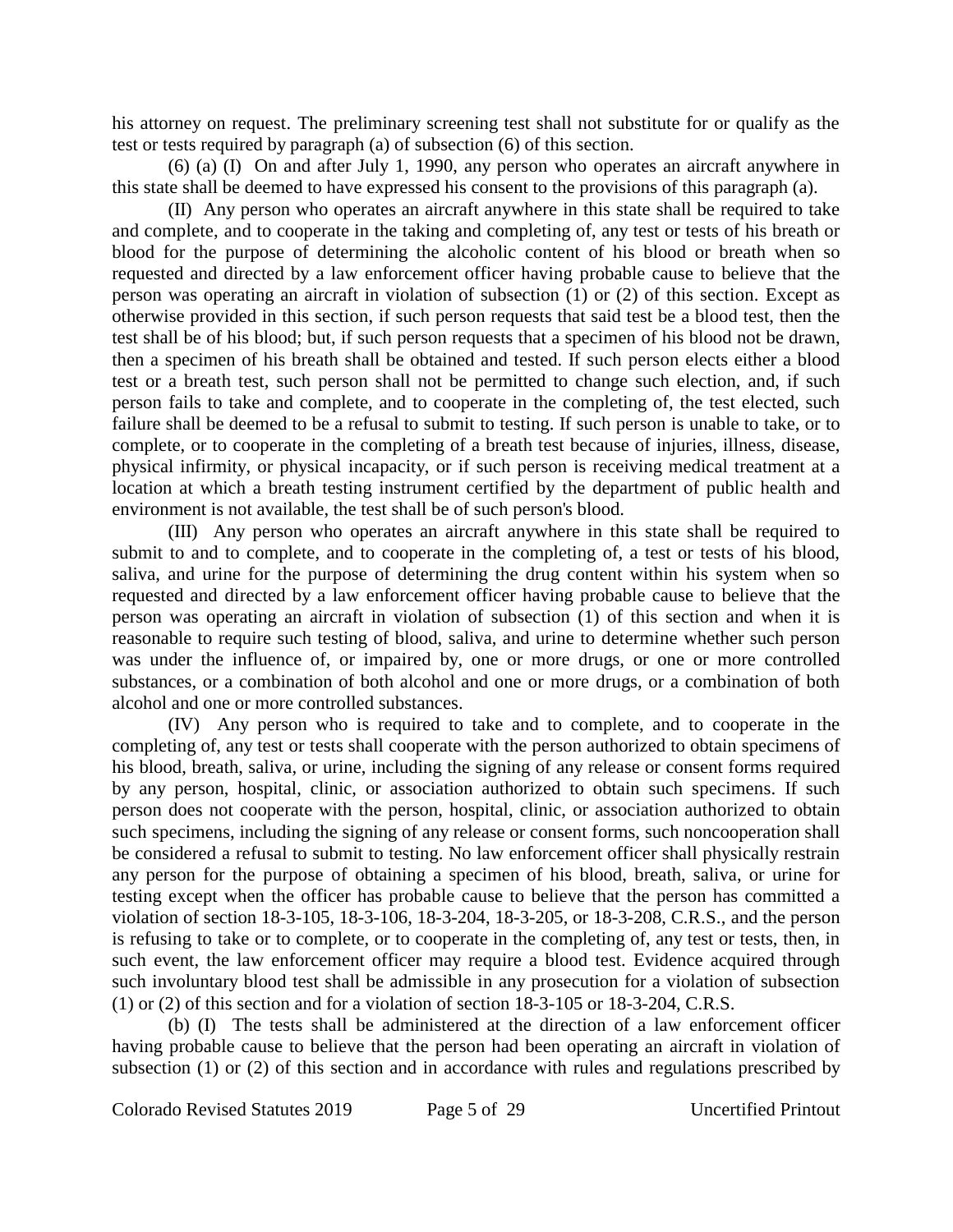the state board of health concerning the health of the person being tested and the accuracy of such testing. Strict compliance with such rules and regulations shall not be a prerequisite to the admissibility of test results at trial unless the court finds that the extent of noncompliance with a board of health rule has so impaired the validity and reliability of the testing method and the test results as to render the evidence inadmissible. In all other circumstances, failure to strictly comply with such rules and regulations shall only be considered in the weight to be given to the test results and not to the admissibility of such test results. It shall not be a prerequisite to the admissibility of test results at trial that the prosecution present testimony concerning the composition of any kit used to obtain blood, urine, saliva, or breath specimens. A sufficient evidentiary foundation concerning the compliance of such kits with the rules and regulations of the department of public health and environment shall be established by the introduction of a copy of the manufacturer's or supplier's certificate of compliance with such rules and regulations if such certificate specifies the contents, sterility, chemical makeup, and amounts of chemicals contained in such kit.

(II) No person except a physician, a registered nurse, an emergency medical service provider, as defined in part 1 of article 3.5 of title 25 and as certified or licensed under part 2 of article 3.5 of title 25 who is authorized within his or her scope of practice to draw blood, or a person whose normal duties include withdrawing blood samples under the supervision of a physician or registered nurse shall withdraw blood to determine the alcohol or drug content of the blood for purposes of this section. In a trial for a violation of subsection (1) or (2) of this section, the testimony of a law enforcement officer that the officer witnessed the taking of a blood specimen by a person who the officer reasonably believed was authorized to withdraw a blood specimen is sufficient evidence that the person was authorized, and testimony from the person who obtained the blood specimens concerning the person's authorization to obtain blood specimens is not a prerequisite to the admissibility of test results concerning the blood specimen obtained. Civil liability does not attach to a person authorized to obtain blood, breath, saliva, or urine specimens or to a hospital, clinic, or association in or for which the specimens are obtained as provided in this subsection (6) as a result of the act of obtaining the specimens from any person submitting thereto if the specimens were obtained according to the rules of the state board of health; except that this subsection  $(6)(b)(II)$  does not relieve the person from liability for negligence in obtaining any specimen sample.

(c) Any person who is dead or unconscious shall be tested to determine the alcohol or drug content of his blood or any drug content within his system as provided in this subsection (6). If a test cannot be administered to a person who is unconscious, hospitalized, or undergoing medical treatment because the test would endanger such person's life or health, the law enforcement agency shall be allowed to test any blood, urine, or saliva which was obtained and not utilized by a health care provider and shall have access to that portion of the analysis and results of any tests administered by such provider which shows the alcohol or drug content of the person's blood, urine, or saliva or any drug content within his system. Such test results shall not be considered privileged communications, and the provisions of section 13-90-107, C.R.S., relating to the physician-patient privilege shall not apply. Any person who is dead, in addition to the tests prescribed, shall also have his blood checked for carbon monoxide content and for the presence of drugs, as prescribed by the department of public health and environment. Such information obtained shall be made a part of the accident report.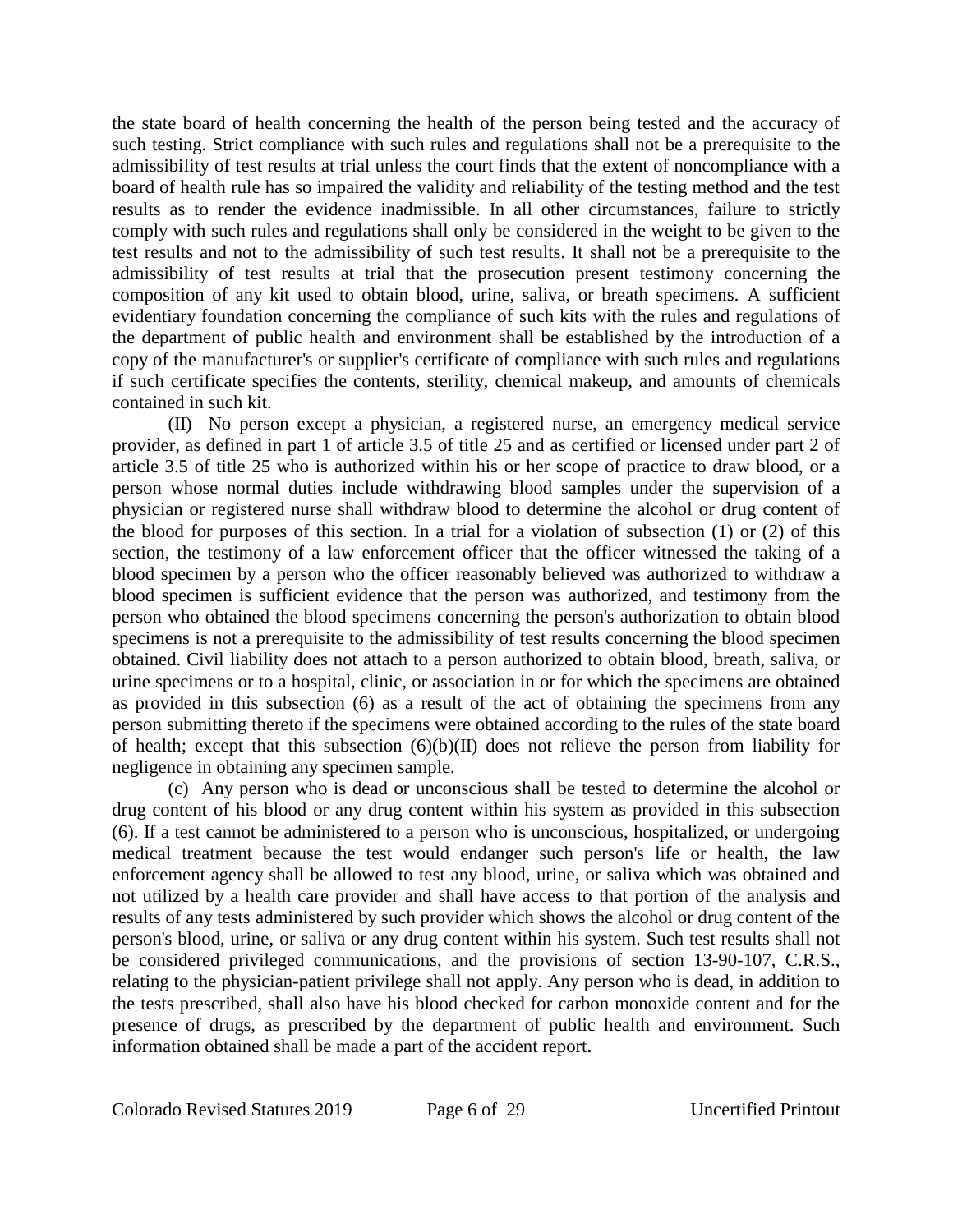(d) If a person refuses to take or to complete, or to cooperate with the completing of, any test or tests as provided in this subsection (6) and such person subsequently stands trial for a violation of subsection (1) of this section, the refusal to take or to complete, or to cooperate with the completing of, any test or tests shall be admissible into evidence at the trial, and a person may not claim the privilege against self-incrimination with regard to admission of refusal to take or to complete, or to cooperate with the completing of, any test or tests.

(7) (a) (I) Every person who is convicted of a violation of subsection (1) or subsection (2) of this section shall be punished by imprisonment in the county jail for not less than five days nor more than one year, and, in addition, the court may impose a fine of not less than three hundred dollars nor more than one thousand dollars. Except as provided in subparagraph (II) of paragraph (d) of this subsection (7), the minimum period of imprisonment provided for such violation shall be mandatory. In addition to any other penalty which is imposed, every person who is convicted of a violation to which this subparagraph (I) applies shall perform not less than forty-eight hours nor more than ninety-six hours of useful public service. The performance of the minimum period of service shall be mandatory, and the court shall have no discretion to suspend the mandatory minimum period of performance of such service.

(II) Upon a conviction of a violation of subsection (1) or subsection (2) of this section, which violation occurred within five years of the date of a previous violation, for which there has been a conviction, of subsection (1) or (2) of this section, the offender shall be punished by imprisonment in the county jail for not less than ninety days nor more than one year, and, in addition, the court may impose a fine of not less than five hundred dollars nor more than one thousand five hundred dollars. The minimum period of imprisonment as provided for such violation shall be mandatory, but the court may suspend up to eighty-three days of the period of imprisonment if the offender complies with the provisions of subparagraph (I) of paragraph (d) of this subsection (7). In addition to any other penalty which is imposed, every person who is convicted of a violation to which this subparagraph (II) applies shall perform not less than sixty hours nor more than one hundred twenty hours of useful public service. The performance of the minimum period of service shall be mandatory, and the court shall have no discretion to suspend the mandatory minimum period of performance of such service.

(b) The provisions of this subsection (7) relating to the performance of useful public service are also applicable to any defendant who receives a diversion in accordance with section 18-1.3-101, C.R.S., or who receives a deferred sentence in accordance with section 18-1.3-102, C.R.S., and the completion of any stipulated amount of useful public service hours to be completed by the defendant shall be ordered by the court in accordance with the conditions of such deferred prosecution or deferred sentence as stipulated to by the prosecution and the defendant.

(c) For the purposes of paragraph (a) of this subsection (7), a person shall be deemed to have a previous conviction of subsection (1) or (2) of this section if such person has been convicted of an act under the laws of any other state, the United States, or any territory subject to the jurisdiction of the United States which, if committed within this state, would be a violation of subsection (1) or (2) of this section.

(d) (I) Upon conviction of a violation of subsection (1) or (2) of this section, the court shall sentence the defendant in accordance with the provisions of paragraph (a) of this subsection (7). The court shall consider the alcohol and drug evaluation required pursuant to subsection (8) of this section prior to sentencing; except that the court may proceed to immediate sentencing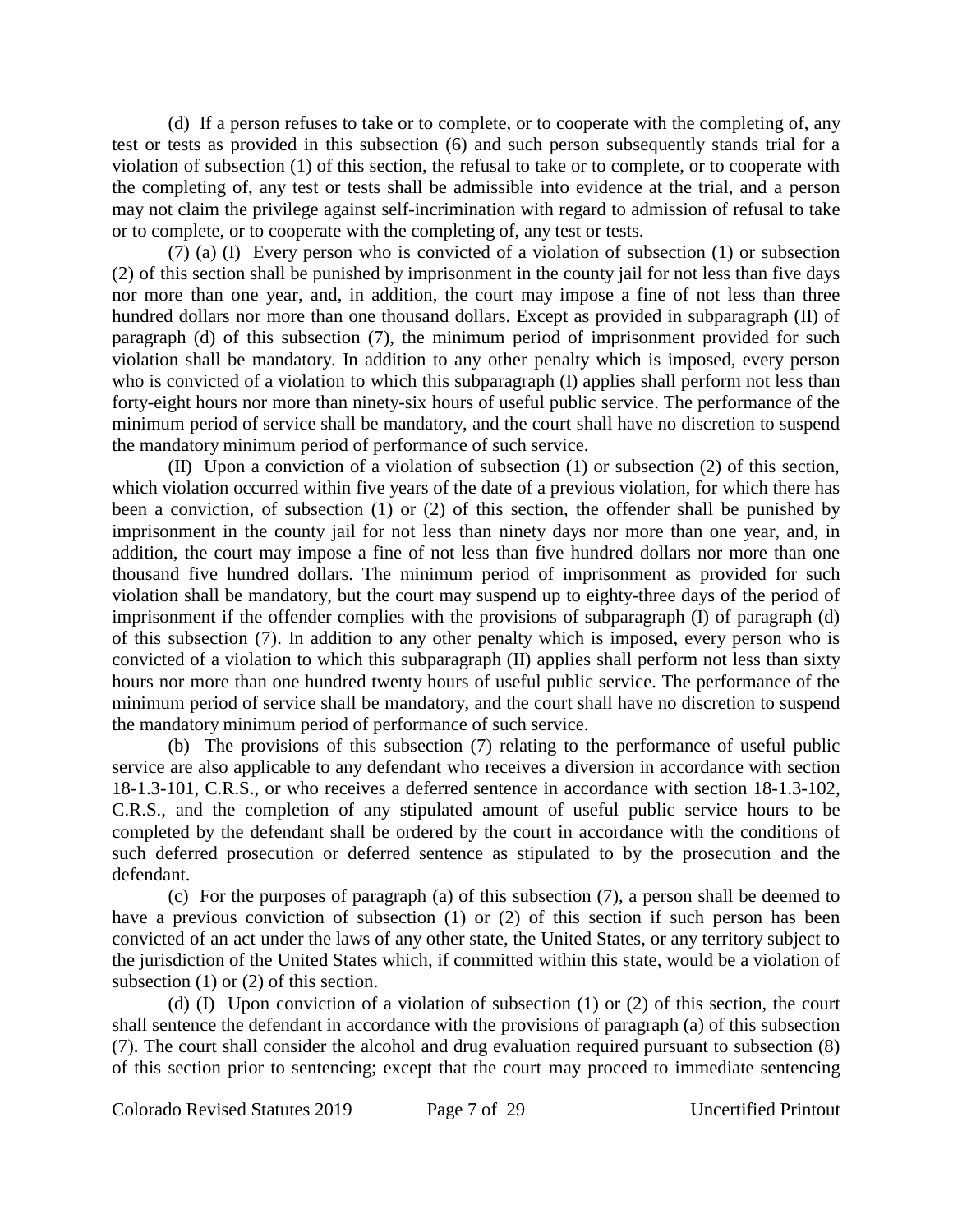without considering such alcohol and drug evaluation if the defendant has no prior or pending charges under this section and neither the defendant nor the prosecuting attorney objects. If the court proceeds to immediate sentencing, without considering such alcohol and drug evaluation, such alcohol and drug evaluation shall be conducted after sentencing, and the court shall order the defendant to complete the education and treatment program recommended in such alcohol and drug evaluation. If the defendant disagrees with the education and treatment program recommended in such alcohol and drug evaluation, he may request the court to hold a hearing to determine which education and treatment program should be completed by the defendant.

(II) For sentencing purposes concerning convictions for second and subsequent offenses, prima facie proof of a defendant's previous convictions shall be established when the prosecuting attorney and the defendant stipulate to the existence of the prior conviction or convictions or the prosecuting attorney presents to the court a copy of the court record of such conviction in this state or some other state. The court shall not proceed to immediate sentencing when there is not a stipulation to prior convictions or if the prosecution requests an opportunity to obtain a conviction record. The prosecuting attorney shall not be required to plead or prove any previous convictions at trial, and sentencing concerning convictions for second and subsequent offenses shall be a matter to be determined by the court at sentencing.

The sentence of any person subject to the provisions of subparagraph  $(II)$  of paragraph (a) of this subsection (7) may be suspended to the extent provided for in said subparagraph (II) if the offender receives a presentence alcohol and drug evaluation; based on that evaluation, satisfactorily completes an appropriate level I or level II alcohol and drug education or treatment program; and abstains from the use of alcohol for a period of one year from the date of sentencing. Such abstinence shall be monitored by the treatment facility by the administration of disulfiram or by any other means that the director of the treatment facility deems appropriate. If, at any time during the one-year period, the offender does not satisfactorily comply with the conditions of the suspension, that sentence shall be reimposed, and the offender shall spend that portion of his sentence which was suspended in the county jail.

(f) In addition to the penalties prescribed in this subsection (7), persons convicted of violations of subsection (1) or (2) of this section are subject to the costs imposed by section 24- 4.1-119 (1)(c), C.R.S., relating to the crime victim compensation fund.

(g) In addition to any other penalty provided by law, the court may sentence a defendant who is convicted pursuant to this section to a period of probation for purposes of treatment not to exceed two years. As a condition of probation, the defendant shall be required to make restitution in accordance with the provisions of section 18-1.3-205, C.R.S.

(h) The provisions of section 42-4-1301.4, C.R.S., shall apply to this article.

(8) The office of behavioral health in the department of human services shall provide presentence alcohol and drug evaluations on all persons convicted of a violation of subsection (1) or (2) of this section, in the same manner as described in section 42-4-1301.3.

(9) Upon a plea of guilty, or a verdict of guilty by the court or a jury, to any offense specified in subsection (1) or (2) of this section, the court shall order the defendant to immediately report to the sheriff's department in the county where the defendant was convicted, at which time the defendant's fingerprints and photographs shall be taken and returned to the court, which fingerprints and photographs shall become a part of the court's official documents and records pertaining to the defendant's conviction and the defendant's identification in association with such conviction. On any trial for a violation of any of the offenses specified in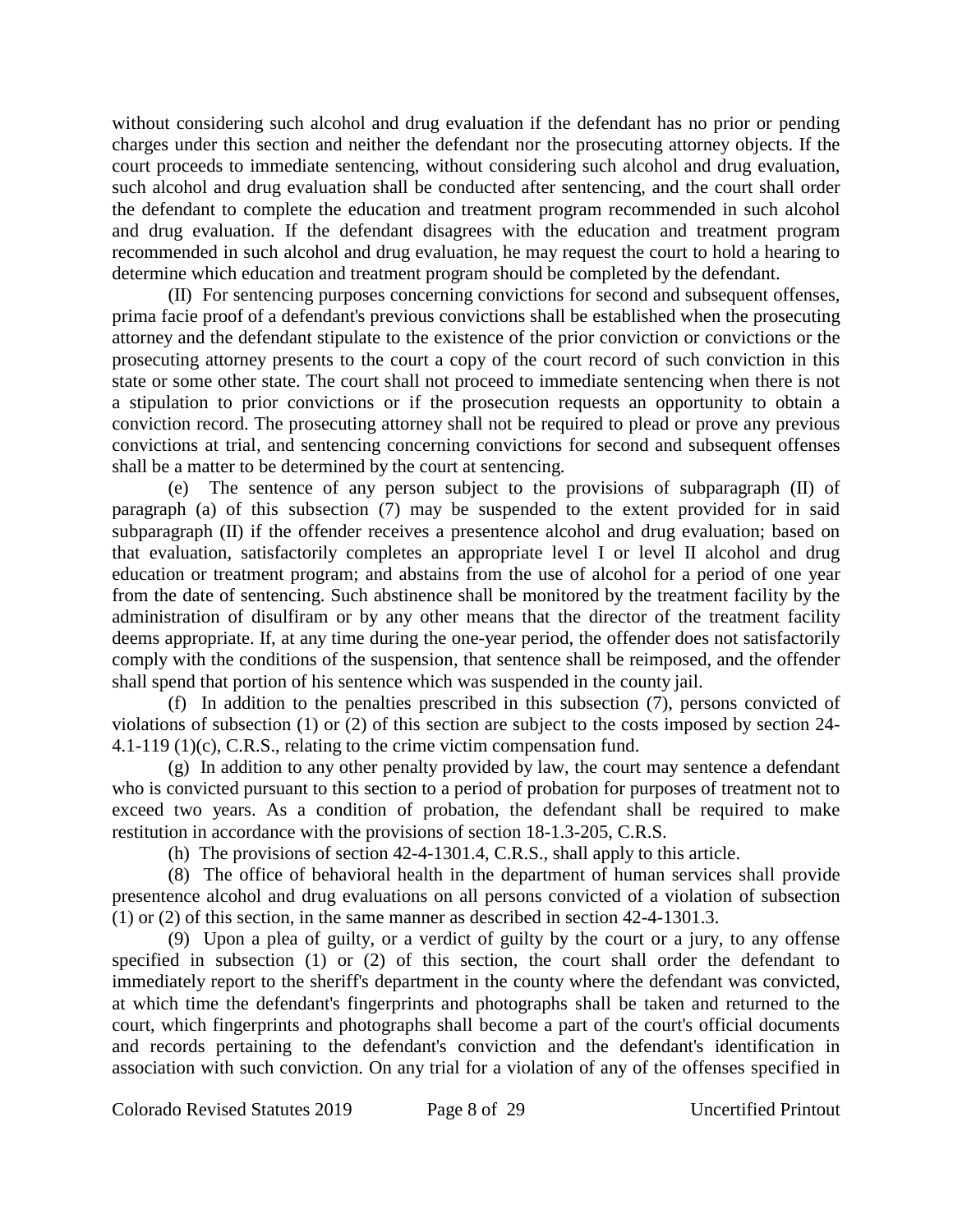subsection (1) or (2) of this section, a duly authenticated copy of the record of former convictions and judgments of any court of record for any of said crimes against the party indicted or informed against shall be prima facie evidence of such convictions and may be used in evidence against such party. Identification photographs and fingerprints that are part of the record of such former convictions and judgments of any court of record or that are part of the record at the place of such party's incarceration after sentencing for any of such former convictions and judgments shall be prima facie evidence of the identity of such party and may be used in evidence against him. Any person who fails to immediately comply with the court's order to report to the sheriff's department, to furnish fingerprints, or to have his photographs taken may be held in contempt of court.

(10) As used in this section, "convicted" includes a plea of no contest accepted by the court.

**Source: L. 90:** Entire article RC&RE, p. 1770, § 1, effective July 1. **L. 93:** (5) and (8) amended, p. 1124, § 44, effective July 1, 1994. **L. 94:** (6)(a)(II), (6)(b)(I), and (6)(c) amended, p. 2806, § 597, effective July 1; (7)(h) and (8) amended, p. 2571, § 97, effective January 1, 1995. **L. 2002:** (7)(h) and (8) amended, p. 1921, § 14, effective July 1; (7)(b) and (7)(g) amended, p. 1559, § 361, effective October 1. **L. 2008:** (4) amended, p. 1915, § 134, effective August 5. **L. 2011:** (8) amended, (HB11-1303), ch. 264, p. 1177, § 98, effective August 10. **L. 2012:** (1)(b) and (1)(c) amended, (HB 12-1311), ch. 281, p. 1631, § 86, effective July 1; (6)(b)(II) amended, (HB 12-1059), ch. 271, p. 1439, § 24, effective July 1. **L. 2013:** (7)(b) amended, (HB 13-1156), ch. 336, p. 1960, § 12, effective August 7. **L. 2017:** (8) amended, (SB 17-242), ch. 263, p. 1257, § 18, effective May 25. **L. 2019:** (6)(b)(II) amended, (SB 19-242), ch. 396, p. 3531, § 25, effective May 31.

**Editor's note:** Section 29 of chapter 396 (SB 19-242), Session Laws of Colorado 2019, provides that the act changing this section applies to conduct occurring on or after May 31, 2019.

**Cross references:** For the legislative declaration contained in the 1993 act amending subsections (5) and (8) of this section, see section 1 of chapter 230, Session Laws of Colorado 1993. For the legislative declaration contained in the 1994 act amending subsection  $(6)(a)(II)$ ,  $(6)(b)(I)$ , and  $(6)(c)$ , see section 1 of chapter 345, Session Laws of Colorado 1994. For the legislative declaration contained in the 2002 act amending subsections  $(7)(b)$  and  $(7)(g)$ , see section 1 of chapter 318, Session Laws of Colorado 2002. For the legislative declaration in the 2012 act amending subsection  $(6)(b)(II)$ , see section 26 of chapter 271, Session Laws of Colorado 2012. For the legislative declaration in SB 17-242, see section 1 of chapter 263, Session Laws of Colorado 2017.

#### **AIRPORTS**

#### **Generally**

#### **ARTICLE 3**

Public Airport Authority Law

Colorado Revised Statutes 2019 Page 9 of 29 Uncertified Printout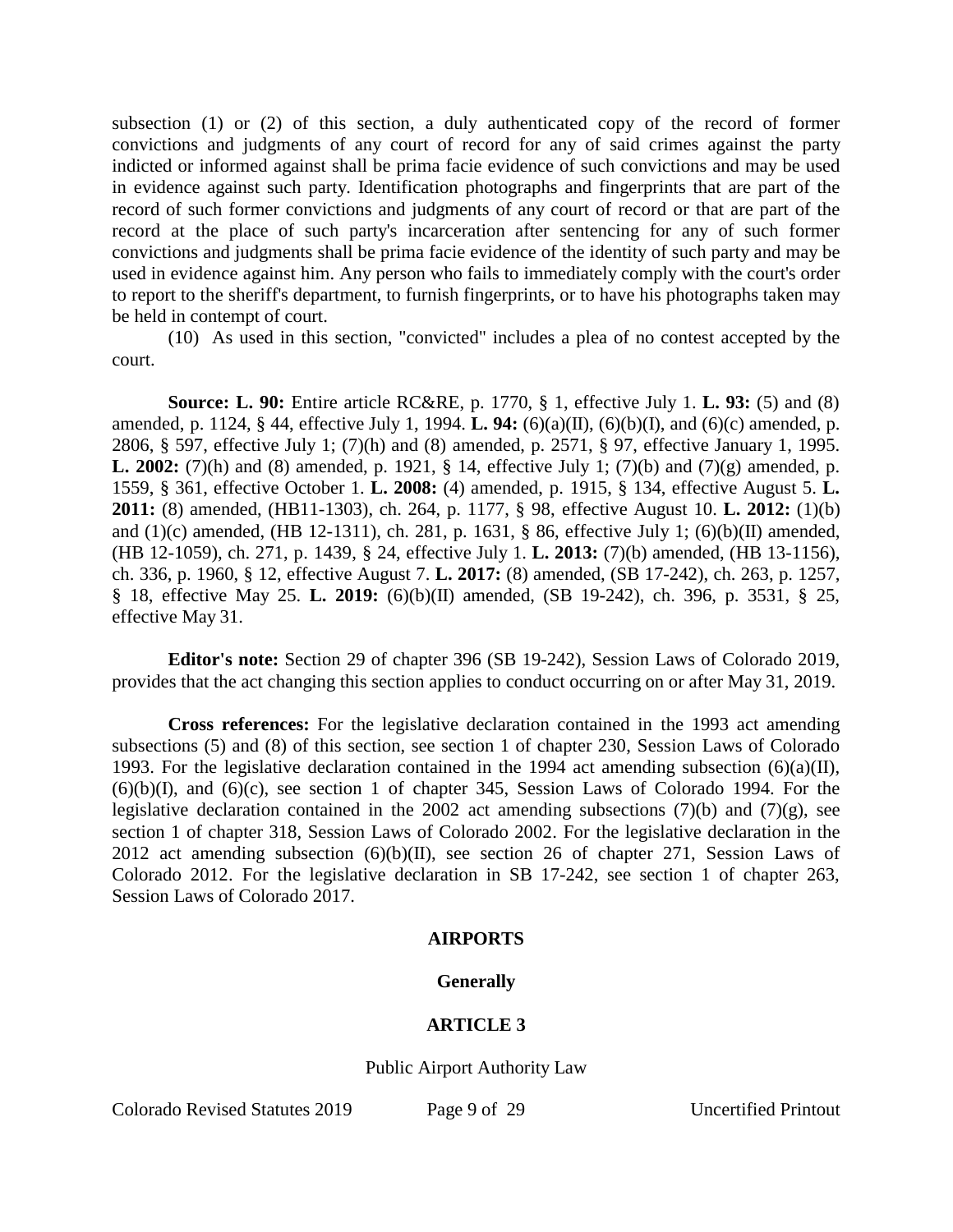**Law reviews:** For article, "Creation and Regulation of Airport Authorities in Colorado", see 34 Colo. Law. 49 (Feb. 2005).

**41-3-101. Short title.** This article shall be known and may be cited as the "Public Airport Authority Act".

**Source: L. 65:** p. 164, § 1. **C.R.S. 1963:** § 5-5-1.

**41-3-102. Legislative declaration.** The purpose of this article is to authorize the creation by cities and towns, and counties, and the state of Colorado, through their joint action, and by counties acting by independent action or jointly with the state, of airport authorities, corporate and politic, and constituting political subdivisions of the state of Colorado, for the purpose of acquiring and improving airports, air navigation facilities, and related facilities, and the financing of the cost of such acquisition by the issuance of bonds or other obligations of such authorities payable from the income of any such authorities and otherwise secured to the extent permitted by law without the incurrence of an indebtedness by the state of Colorado, or by any of its political subdivisions, thereby promoting and facilitating transportation by air from or to points located within the state of Colorado, all to the benefit and general welfare of the state of Colorado, its political subdivisions, and the inhabitants thereof.

**Source: L. 65:** p. 164, § 2. **C.R.S. 1963:** § 5-5-2. **L. 69:** pp. 100, 105, §§ 1, 1.

**41-3-103. Definitions.** As used in this article, unless the context otherwise requires:

(1) "Air navigation facility" means any facility, other than one owned and operated by the United States, used in, available for use in, or designed for use in aid of air navigation, including any structures, mechanisms, lights, beacons, markers, communicating systems, or other instrumentalities or devices used or useful as an aid, or constituting an advantage or convenience to the safe taking off, navigation, and landing of aircraft, or the safe and efficient operation or maintenance of an airport, and any combination of any or all of such facilities.

(2) "Airport" means any area of land or water which is used, or intended for use, for the landing and takeoff of aircraft, and any appurtenant areas which are used, or intended for use, for airport buildings or other airport facilities or rights-of-way, together with all airport buildings and facilities located thereon however financed. Such facilities may also include land and buildings, together with all appurtenances necessary or convenient thereto for the accommodation or convenience of the public, whether or not the members of the public so accommodated are directly or indirectly engaged in transportation by air, including, but not limited to, parking, dining, recreational, and hotel facilities.

(3) "Airport hazard" means any structure, object of natural growth, or use of land which obstructs the airspace required for the flight of aircraft in landing or taking off at an airport, or is otherwise hazardous to such landing or taking off of aircraft.

(4) "Authority" means a body corporate and politic and constituting a political subdivision of the state created for airport purposes under the provisions of this article.

(5) "Board", as distinguished from the governing board defined in subsection (11) of this section, means the board of commissioners of any airport authority created pursuant to the provisions of this article.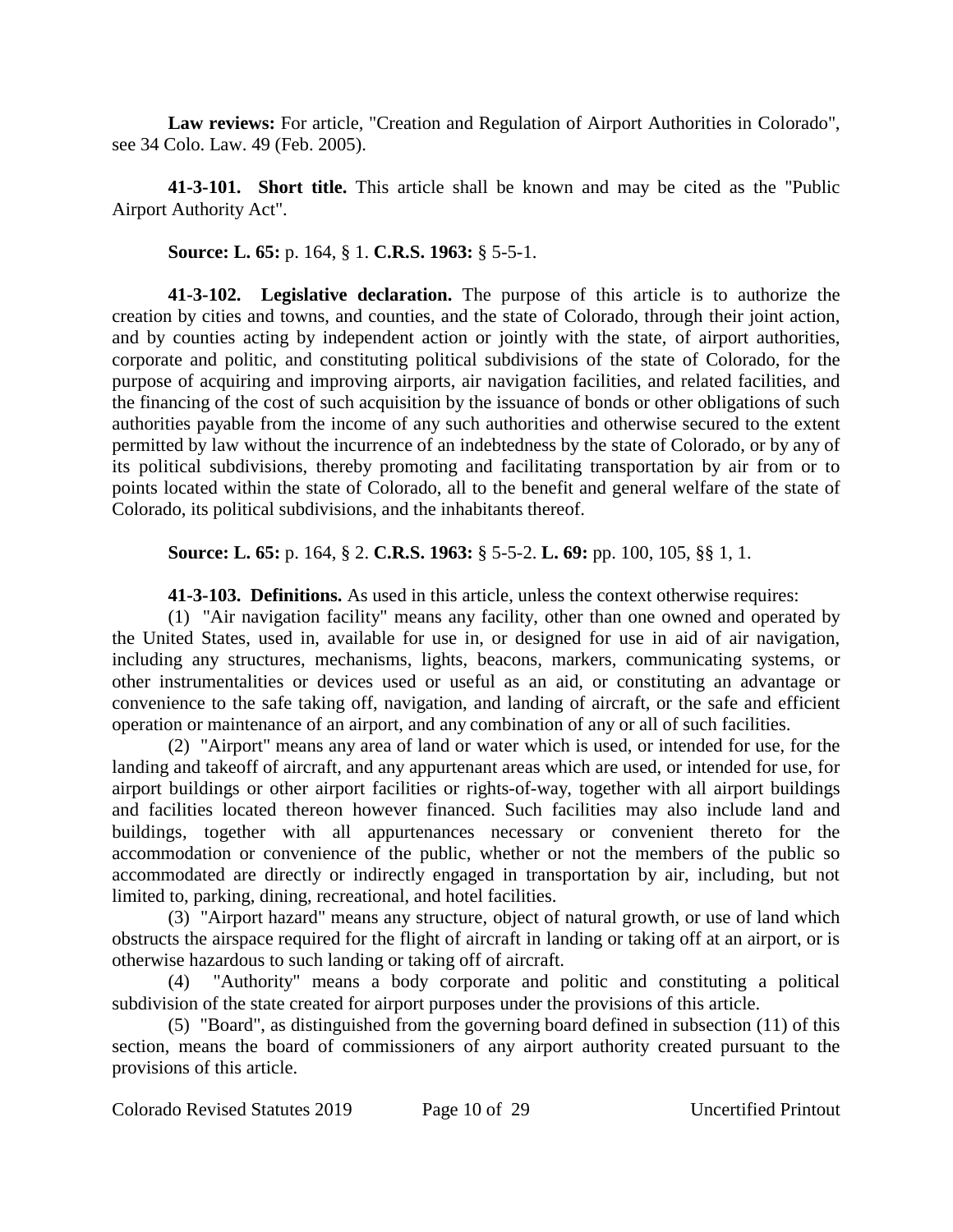(6) "Bonds" means any bonds, notes, interim certificates, debentures, or similar obligations issued by an authority pursuant to this article.

(7) "Clerk" means the custodian of the official records of a municipality or county.

(8) "Combination" means any combination comprised of two or more municipalities, two or more counties, or any combination of one or more municipalities and one or more counties.

(9) "County" means any county organized under the laws of the state of Colorado or an adjoining state and includes public entities which are both cities and counties.

(10) "Federal government" means the United States, or any of its officers, agencies, boards, or commissions.

(11) "Governing board" means the officials authorized by law to exercise by ordinance or resolution the lawmaking powers of a municipality or county.

(12) "Income of the authority" means all revenues derived directly or indirectly by the authority from the use and operation of the airport, including, but not limited to, interest on investments and all rentals, fees, rates, or other charges for the use of the airport, or for any services rendered by the authority in the operation thereof, but excluding, if necessary or appropriate, money received as grants or gifts from the federal government or the state or other sources, the use of which is limited by the grantor or donor to the construction of capital improvements to an airport.

(13) "Municipality" means any city or town, whether incorporated under the general laws of the state of Colorado or an adjoining state, article XX of the state constitution, or acts of the council and house of representatives of the territory of Colorado, but does not include local entities which are both cities and counties.

(14) "Person" means any individual, firm, partnership, corporation, company, association, joint-stock association, or body politic; and the term includes any trustee, receiver, assignee, or other similar representative thereof.

(15) "Resolution" means a resolution of the board of county commissioners of a county or ordinance of a city, city and county, or town, whichever form of action is necessary or appropriate under the laws of the state of Colorado or an adjoining state, or under the charter of a city, or city and county, incorporated pursuant to article XX of the state constitution.

(16) "State" means the state of Colorado or any of its agencies.

**Source: L. 65:** p. 164, § 3. **C.R.S. 1963:** § 5-5-3. **L. 69:** pp. 100, 105, §§ 2, 2. **L. 2016:** (9), (13), and (15) amended, (SB 16-168), ch. 164, p. 522, § 1, effective August 10.

**41-3-104. Creation of authorities.** (1) Any combination, or any county in this state acting independently, may create an authority that is authorized to operate an airport in this state and exercise the functions conferred by the provisions of this article, upon the issuance by the director of the division of local government in the department of local affairs of a certificate reciting that the authority has been duly organized according to the laws of the state of Colorado. Such certificate shall be issued by the director of said division upon the filing with him or her of a certified copy of the resolution of the county acting independently and, in the case of a combination, of each county or municipality joining therein, duly certified as correct by the clerk of the municipality or county. In the case of a combination, there shall also be filed with the director of said division a joint certificate of the clerks of any county or municipality joining

Colorado Revised Statutes 2019 Page 11 of 29 Uncertified Printout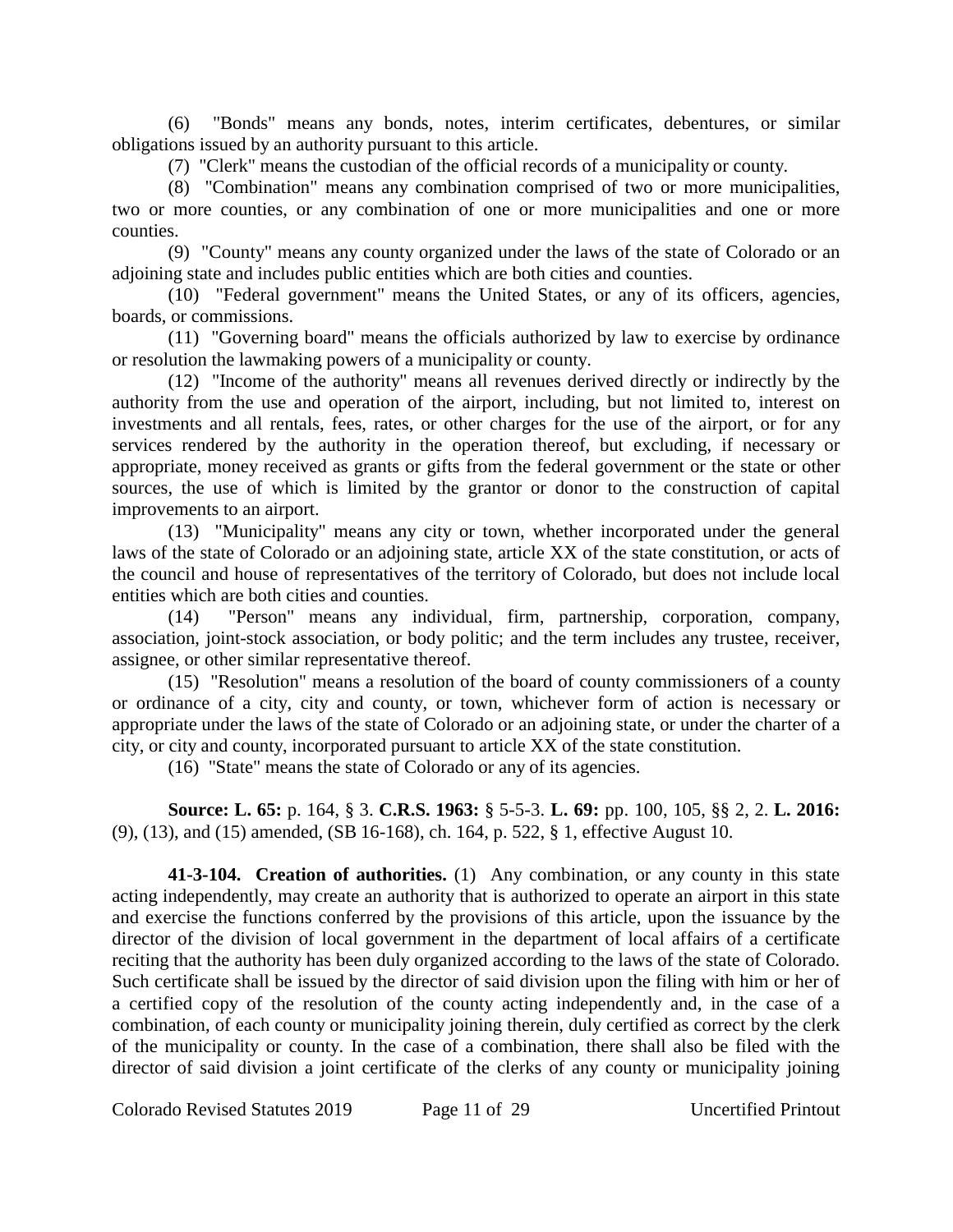therein, certifying that such counties or municipalities, and listing them, constitute all of the counties or municipalities joining in the formation of the authority. At the time of filing such resolutions, there shall also be filed a designation of the official name of the authority.

(2) Any combination creating an authority may be increased from time to time to include one or more additional counties or municipalities, if each additional municipality or county and the members then included in the authority and the board of commissioners of the authority, respectively, adopt a resolution consenting thereto. Any authority which was created by a county acting independently may be increased from time to time to include one or more additional counties or municipalities, if each additional municipality or county and the county creating the authority and the board of commissioners of the authority, respectively, adopt a resolution consenting thereto. Upon the inclusion of any county or municipality in an authority initially created by a county acting independently, such authority shall be deemed to have been created by a combination for purposes of this article. Upon the inclusion of any county or municipality in the authority so created, either initially or as an additional member later, all rights, contracts, obligations, and property, both real and personal, of such municipality or county used for or in relation to transportation by air shall vest in the authority created pursuant to this section, unless otherwise specifically provided by the resolution including such municipality or county in the authority.

(3) Any combination formed to create an authority may be decreased if each of the members then included therein and the board of the authority consent to the decrease and make provision for the retention or disposition of the assets and liabilities of the county or municipality, as the case may be; but, if the authority has any bonds outstanding, no such decrease shall be effective until at least seventy-five percent of the holders of the outstanding bonds of the authority consent thereto in writing, or unless the board determines that such decrease will not affect adversely the rights of the holders of such outstanding bonds.

(4) A municipality or a county in this state shall not adopt a resolution authorized by this section without a public hearing thereon. Notice shall be given at least ten days prior to the date of the hearing in a newspaper having a general circulation in the municipality or county, as the case may be.

(5) All commissioners of an authority shall be appointed for a term of four years each; except that a vacancy occurring other than by the expiration of term shall be filled for the unexpired term in the same manner as the original appointments.

(6) Any authority created pursuant to the provisions of this article shall cease to exist upon the filing with the director of the division of local government of a certified resolution of each county or municipality composing the authority requesting the termination of such authority; but adequate provisions shall be made for the payment of the outstanding bonds of the authority.

(7) Notwithstanding any other provision of this article to the contrary, the general assembly may, by law, authorize the governor, on behalf of the state, to join in the creation of any airport authority authorized by this article or to join any existing airport authority created pursuant to this article.

**Source: L. 65:** p. 166, § 4. **C.R.S. 1963:** § 5-5-4. **L. 69:** pp. 101, 105, §§ 3, 3. **L. 76:** (1) and (6) amended, p. 607, § 34, effective July 1. **L. 85:** (2) amended, p. 1310, § 1, effective March 10. **L. 2016:** (1) and (4) amended, (SB 16-168), ch. 164, p. 522, § 2, effective August 10.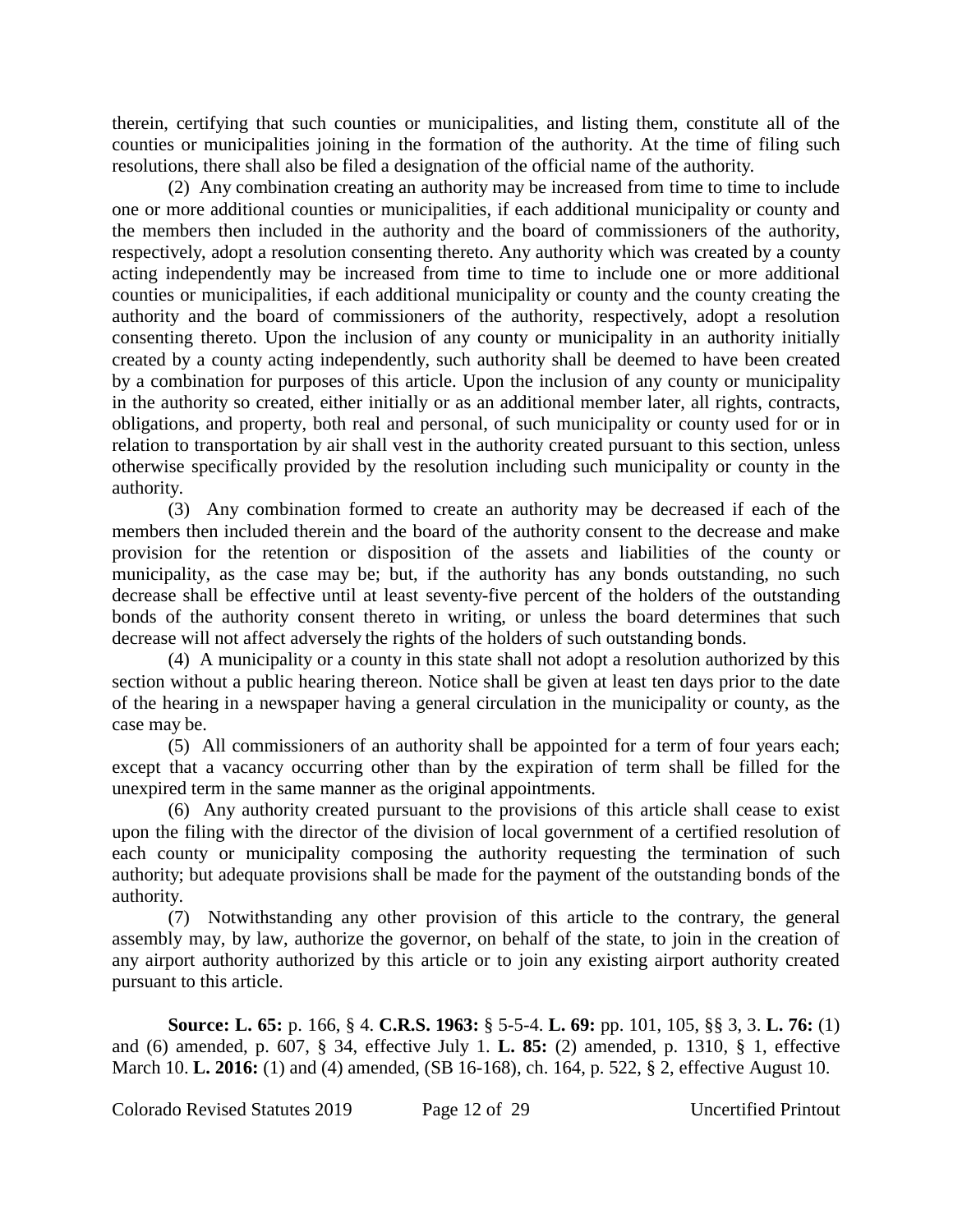**Cross references:** For publication of legal notices, see article 70 of title 24.

**41-3-105. Board of commissioners.** (1) All powers, privileges, and duties vested in or imposed upon any authority organized pursuant to the provisions of this article shall be exercised and performed by and through the board except as otherwise provided by law; but the exercise of any and all executive, administrative, and ministerial powers may be by said board delegated and redelegated to any of the officers created or by the board acting under this article.

(2) The board of commissioners of an authority created by the formation of a combination shall consist of at least five members, but no more than nine members, representing the counties or municipalities participating in the combination. The authorizing resolution, filed with the director of the division of local government in the department of local affairs, as provided in section 41-3-104 (1), shall contain a provision as to the representation of the counties and municipalities participating in the combination. The members of the board of an authority created by a combination shall be appointed by resolution of the governing boards of the counties or municipalities that are members of the combination, the initial appointments, at the election of such municipality or county, to be made by the authorizing resolution filed with the director of said division. If the county in which the airport is to be located is not a member of the combination, then the member or members, if any, to which such county is entitled shall be appointed by the board of county commissioners of such county. The board created by the independent action of a county shall consist of five members who shall be appointed by the board of county commissioners of the county, and initial appointments to such board, at the election of the board of county commissioners, may be made in the authorizing resolution filed with the director of said division. Board members from municipalities and counties in this state shall be taxpaying electors, as defined in section 1-1-104 (49), C.R.S., at the time of their appointment, residing in the municipality or county from which appointed. After an authority is organized by the formation of a combination, the inclusion of additional counties or municipalities shall entitle the included municipalities or counties to representation on the same basis as other counties or municipalities. Each member of the board may receive as compensation for his or her services a sum not in excess of sixty dollars per year. No member of the board shall receive any compensation as an employee of the authority or otherwise, other than that provided in this section, and no member of the board shall be interested in any contract or transaction with the authority except in his or her official respective capacity.

(3) The term of each member shall be for four years; except that the terms of the members of the first board shall be adjusted so that the terms of one-half of the members shall expire two years thereafter. At the first meeting of the board of a newly formed authority the commissioners shall determine by lot which members shall serve for two-year terms and which shall serve for four-year terms. At the expiration of the term of any commissioner, a new appointment shall be made by the appropriate governing board, and any member may be appointed to succeed himself.

(4) A change of residence of a member of the board from a municipality or county in the state to a place outside the municipality that he or she represents, or the county from which he or she is appointed, automatically creates a vacancy on the board as to such municipality or county. Vacancies which may occur on the board through death or resignation of one of the members, or for any other reason, shall be filled in the same manner as provided for the appointment of original members of the board.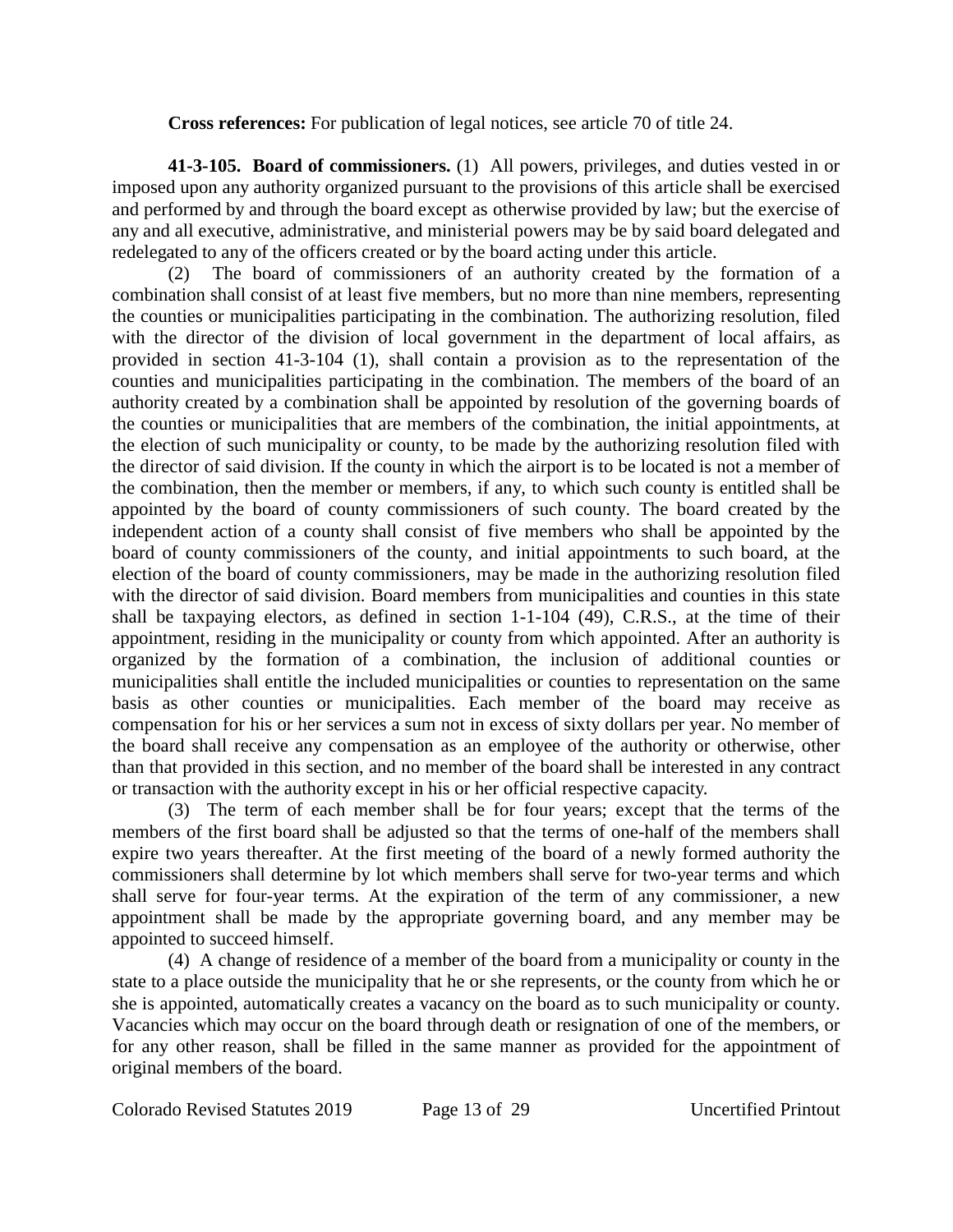(5) The board, in addition to any other powers conferred by this article, has the following powers:

(a) To fix the time and place at which its regular meetings shall be held, which place may be located within any municipality or county forming a part of an authority created by a combination, or within the county independently creating such authority, and shall provide for the calling and holding of special meetings; to organize, adopt bylaws and rules of procedure, and select a chairman and pro tem chairman. Notice of time and place designated for all regular meetings shall be posted in at least three places within each municipality and county forming a part of the authority if created by the formation of a combination, and, in addition, one such notice shall be posted, irrespective of the procedure under which the authority is created, in the county courthouse in the county wherein the airport is located and in the county creating the authority. Such notices shall remain posted and shall be changed in the event that the time or place of such regular meeting is changed. Special meetings may be called by any officer or member of the board by informing the other members of the date, time, and place of such meeting and the purpose for which it is called, and by posting as provided in this paragraph (a) at least three days previous to said meeting. All business of the board shall be conducted only during such regular or special meetings, and all of such meetings shall be open to the public.

(b) To make and pass resolutions and orders not repugnant to the constitution of the United States; the state; an adjoining state, if a combination includes a municipality or county from the adjoining state; or other provisions of this article, necessary for the government and management of the affairs of the authority, and the execution of the powers vested in the authority and for carrying into effect the provisions of this article. On all resolutions the rolls shall be called and the ayes and nays recorded. Resolutions and orders may be adopted by viva voce vote, but on demand of any member the roll shall be called.

(c) To record all resolutions, as soon as may be after their passage, in a book kept for that purpose and authenticate them by the signature of the presiding officer of the board and the clerk thereof. Any resolution may at the election of the board be published in a newspaper of general circulation in the county wherein the airport is located within ten days of the date of passage and adoption, and shall become effective, if so provided, upon the date of such publication.

(d) To transact business only if a quorum of sixty percent of the board is present at a regular or special meeting; but all questions involving the inclusion or exclusion of a municipality or county in or from the authority or authorizing any expenditures in excess of ten thousand dollars shall require the affirmative majority vote of the board, and all other questions shall require the affirmative vote of not less than fifty percent of the board;

(e) To fix the location of the principal place of business of the authority and the location of all offices and departments maintained thereunder, the location thereof to be at such place as the board deems best;

(f) To prescribe by resolution a system of business administration; to create any and all necessary offices; to establish and reestablish the powers and duties and compensation of all officers and employees; and to require and fix the amount of all official bonds necessary for the protection of the funds and property of the authority;

(g) To employ clerical, legal, consulting, and engineering assistance and labor, and to delegate and redelegate to such employees the powers conferred by this article, under such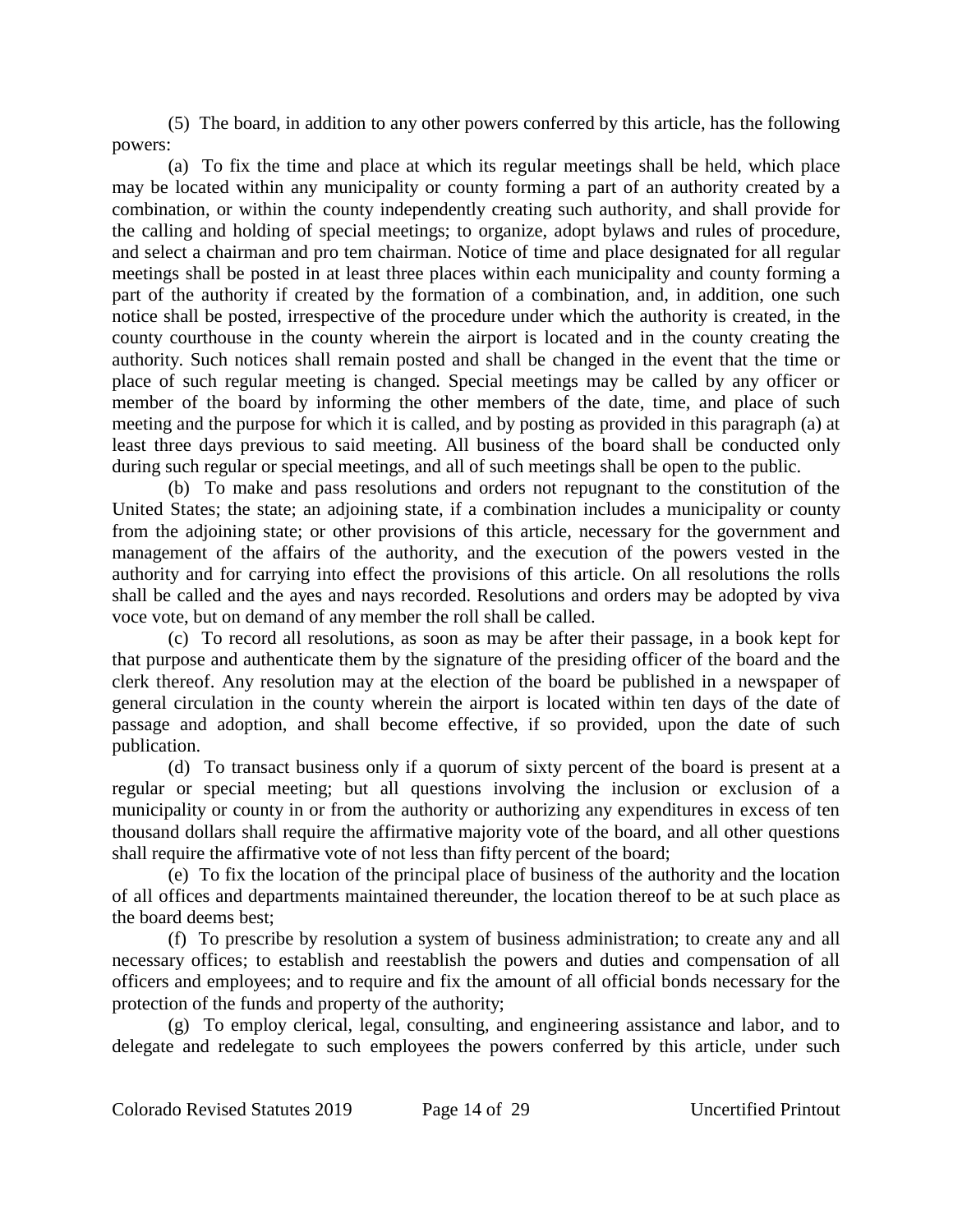conditions and restrictions as shall be fixed by the board to authorize such employees to bind the authority by contract;

(h) To prescribe a method of auditing and allowing or rejecting claims and demands and a method for the letting of contracts on a fair and competitive basis for the construction of works, structures, or equipment or the performance or furnishing of labor, materials, or supplies as required for the carrying out of any of the purposes of this article; but, in cases where the amount involved is fifty thousand dollars or more, the board shall provide for the letting of contracts to the lowest responsible bidder after publication in the official newspaper of notices inviting bids, subject to the right of said board to reject any and all proposals and to readvertise for bids as provided in this section. The procedures above described shall be subject to the approval of the board of county commissioners of any county independently creating an authority under the provisions of this article, and any action on the part of the board to raise or increase revenue from any source whatsoever for the purposes of the authority shall also be subject to such approval. The board shall be bound to carry out any action requested by the board of county commissioners.

(i) To constitute and appoint an official newspaper in this state to be used for the official publications of the authority; but nothing in this section shall prevent the board from directing publication in additional newspapers or other periodicals which public necessity may so require or indicate.

(6) Where the state, pursuant to section 41-3-104 (7), joins in the creation of an airport authority authorized by this article or joins an existing airport authority created pursuant to this article, the state shall be entitled to such number of members of the board of commissioners as may be agreed upon by the creating parties or present parties of the authority and the state, as the case may be, but in no case shall the state be entitled to less than one member of the board of commissioners. The state member or members of the board of commissioners shall be appointed by the governor, with the consent of the senate.

**Source: L. 65:** p. 168, § 5. **C.R.S. 1963:** § 5-5-5. **L. 69:** pp. 102, 106, §§ 4, 5, 4. **L. 73:** p. 192, § 1. **L. 76:** (1) and (2) amended, p. 608, § 35, effective July 1. **L. 80:** (2) amended, p. 417, § 37, effective January 1, 1981. **L. 93:** (2) amended, p. 1794, § 94, effective June 6. **L. 2004:** (5)(h) amended, p. 54, § 1, effective August 4. **L. 2016:** (2), (4), (5)(b), and (5)(i) amended, (SB 16-168), ch. 164, p. 523, § 3, effective August 10.

**41-3-106. Powers of an authority.** (1) An authority has the following powers:

- (a) To have perpetual existence;
- (b) To have and use a corporate seal;
- (c) To sue and be sued, and be a party to suits, actions, and proceedings;

(d) To enter into contracts and agreements affecting the affairs of the authority, including, but not limited to, contracts with the United States, the state of Colorado, and an adjoining state, if a combination includes a municipality or county from the adjoining state;

(e) To borrow money and to issue bonds payable in whole or in part from the income of the authority and otherwise secured to the extent permitted by law; but, before any money shall be borrowed or any bonds issued, such borrowing or sale shall first be approved by the board of county commissioners of any county independently creating an authority under the provisions of this article. Said bonds shall be authorized by resolution of said board without the necessity of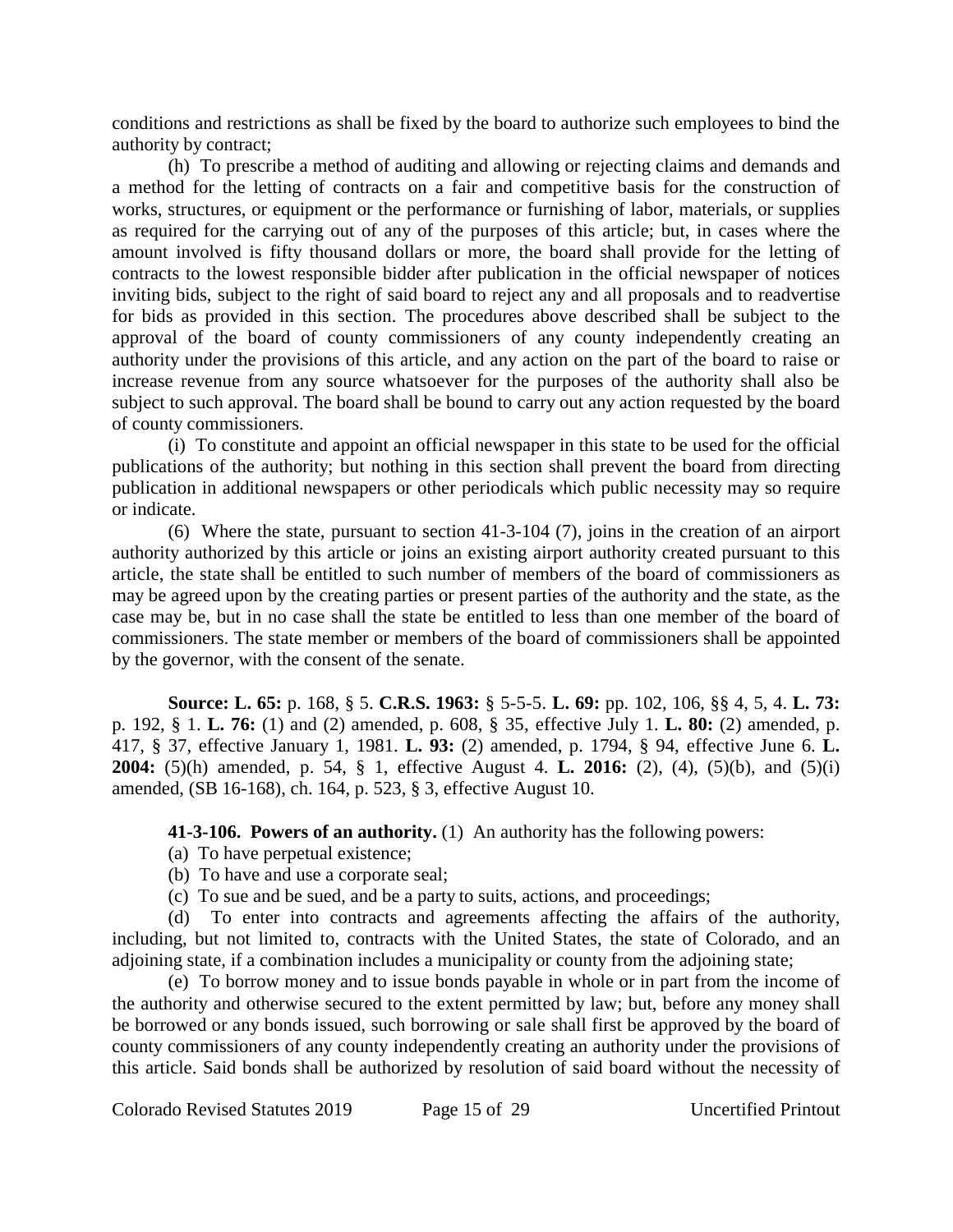submitting the question of their issuance to the qualified electors of the municipalities or counties constituting members of the authority. Said resolution shall prescribe the form of said bonds, the manner of their execution, which may be effected by the use of the facsimile signatures of the officers of the authority in accordance with the laws of the state in effect at the time of their execution, shall provide for the terms thereof, including the maximum net effective interest rate for the issue of bonds, and the security for their payment, may authorize the issuance of additional bonds having a lien on a parity with or junior thereto on the income of the authority, provide for the redemption of said bonds prior to their respective maturities with or without premium, and direct that said bonds shall be sold at public or private sale at or below par, but such bonds shall not be sold at a price such that the net effective interest rate of the issue of bonds exceeds the maximum net effective interest rate authorized. The board shall prescribe other details in connection with the issue of bonds. The bonds so authorized shall mature serially over a period not exceeding thirty years and shall bear interest at a net effective interest rate not exceeding the maximum net effective interest rate authorized. Said resolution and bonds may also include such other terms or recitals which in the judgment of the board are necessary or proper to render the same marketable. Nothing in this article shall be construed as authorizing the authority or any county to assess and levy taxes for the payment of said bonds, nor shall said bonds be construed to be an indebtedness of the municipalities or counties constituting members of the authority or of the county independently creating such authority within the meaning of any constitutional, charter, or statutory limitation.

(f) To purchase, trade, exchange, acquire, buy, sell, and otherwise dispose of and encumber real and personal property of the authority and any interest therein, including leases and easements;

(g) To refund any bonds of the authority as the same become due at stated maturities, or as a result of the exercise of the privilege of calling bonds for prior redemption, and to refund any such bonds in advance of such maturities or redemption dates in accordance with the laws of the state then in effect and applicable to municipalities. The terms and conditions of refunding bonds shall be substantially the same as those of an original issue of bonds.

(h) To regulate, when acting singly, or by agreement, when acting jointly with any other municipality or county, the receiving, deposit, and removal and the embarkation of passengers or property to or from the airport; to regulate or prohibit any airport hazard; to exact and require charges, fees, and rentals, together with a lien to enforce the payment; to lease or assign for operation such space or area, appurtenances, appliances, or other conveniences necessary or useful in connection therewith; to own and operate aircraft; to employ pilots; to provide rules and regulations governing the use of such airport and facilities and the use of other property and means of transportation within or over said airport, landing field, and navigation facilities; to perform any duties, necessary or consistent with the regulation of air traffic; to enter into contracts or otherwise cooperate with the United States, the state, an adjoining state, if a combination includes a municipality or county from the adjoining state, or other public or private agencies; and to exercise such powers as may be required or consistent with the promotion of aeronautics and the furtherance of commerce and navigation by air;

(i) To pledge all or a part of the income of the authority to the payment of the bonds authorized to be issued pursuant to the terms of this article and to otherwise secure the payment of said bonds to the extent permitted by law including, but not limited to, a conveyance in trust of any or all of the properties or facilities of the authority as a part of such security;

Colorado Revised Statutes 2019 Page 16 of 29 Uncertified Printout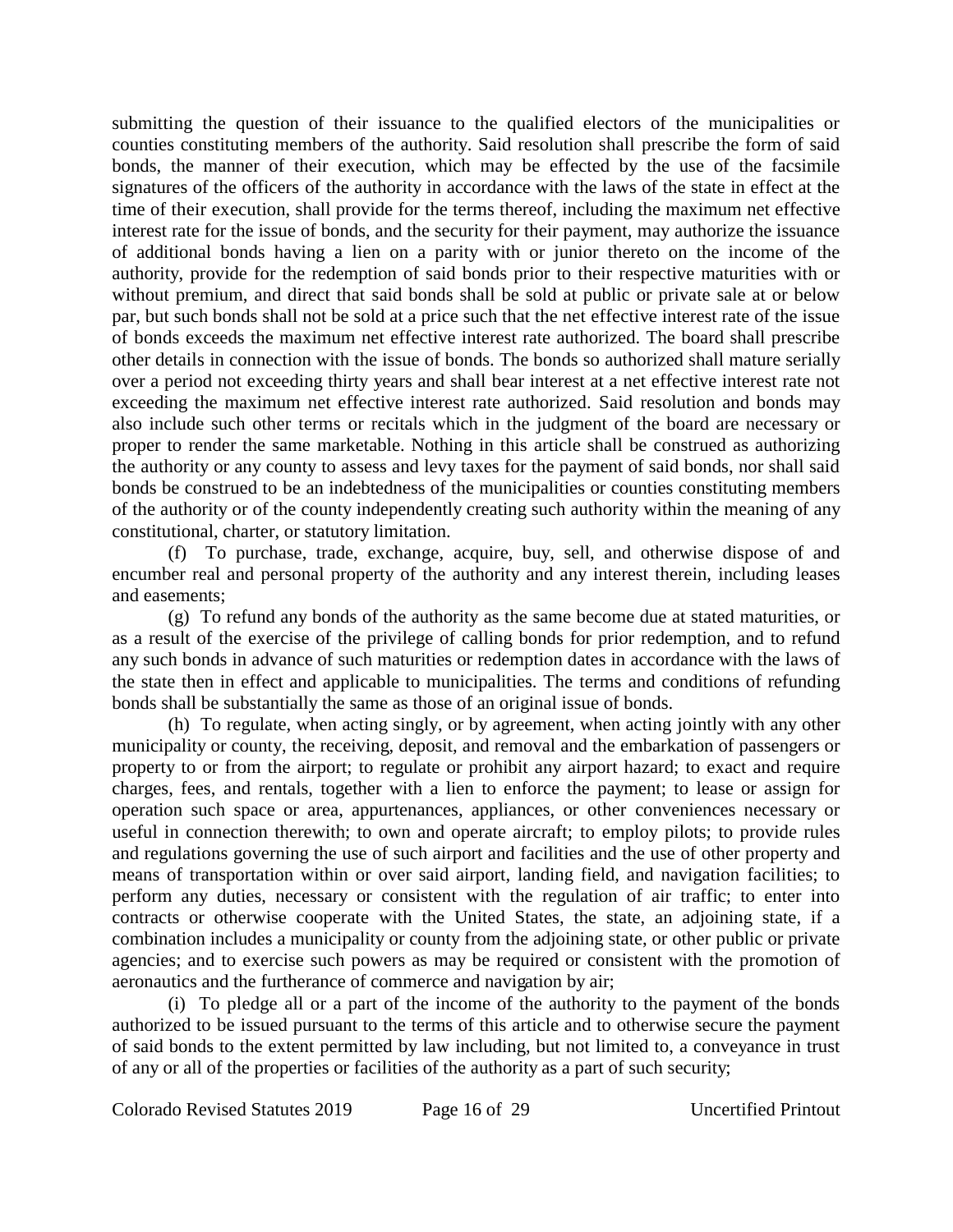(j) To have and exercise the power of eminent domain in the manner provided by law for the condemnation of private property for public use and to take any property necessary to exercise the powers in this article granted, either within or without the boundaries of the municipalities or counties constituting members of the authority. In exercising the power of eminent domain, the procedure established and prescribed by articles 1 to 7 of title 38, C.R.S., shall be followed. Nothing in this article shall be construed to limit the power of a county otherwise to acquire property through the exercise of the power of eminent domain under and in accordance with the laws of the state.

(k) To construct and maintain works and establish and maintain facilities, within or without the boundaries of the municipalities or counties constituting members of the authority or within or without the boundaries of the county independently creating an authority pursuant to the provisions of this article, across or along any public street or highway or in, upon, under, or over any vacant public lands, which public lands are now, or may become, the property of the state; but the authority shall promptly restore any such street or highway to its former state of usefulness as nearly as may be and shall not use the same in such manner as to completely or unnecessarily impair the usefulness thereof;

(l) To invest any surplus money in the treasury of the authority, including such money in any sinking or trust fund established for the purpose of retiring bonds at or prior to maturity not required for the immediate necessities of the authority, in securities meeting the investment requirements established in part 6 of article 75 of title 24, C.R.S. Such investment may be made by direct purchase of any issue of such securities, or part thereof, at the original sale of the same or by the subsequent purchase of such securities. Any securities thus purchased and held may be sold, unless such sale is prohibited by any agreement under which the same have been or shall be deposited and the proceeds thereof reinvested in securities as provided in this paragraph (l). Sales of any securities thus purchased and held shall be made at such time so that the proceeds may be applied to the purposes for which the money with which the securities were originally purchased was placed in the treasury of the authority.

**Source: L. 65:** p. 171, § 6. **C.R.S. 1963:** § 5-5-6. **L. 69:** p. 103, § 6. **L. 70:** p. 108, § 1. **L. 89:** (1)(l) amended, p. 1127, § 57, effective July 1. **L. 2016:** (1)(d) and (1)(h) amended, (SB 16- 168), ch. 164, p. 524, § 4, effective August 10.

**41-3-107. Legal status of authorities - tax exemption.** (1) An authority created pursuant to this article is hereby declared to be a political subdivision of the state, exercising essential governmental powers for a public purpose. The general assembly, therefore, finds:

(a) That no authority, or county independently creating an authority, shall be required to pay any general ad valorem taxes upon an airport or any facilities connected therewith located within the state nor upon the interest of the authority therein;

(b) That bonds issued under this article and the income therefrom shall be free and exempt from taxation by the state, or any political subdivision of the state, with the exception of transfer, inheritance, and estate taxes.

**Source: L. 65:** p. 174, § 7. **C.R.S. 1963:** § 5-5-7.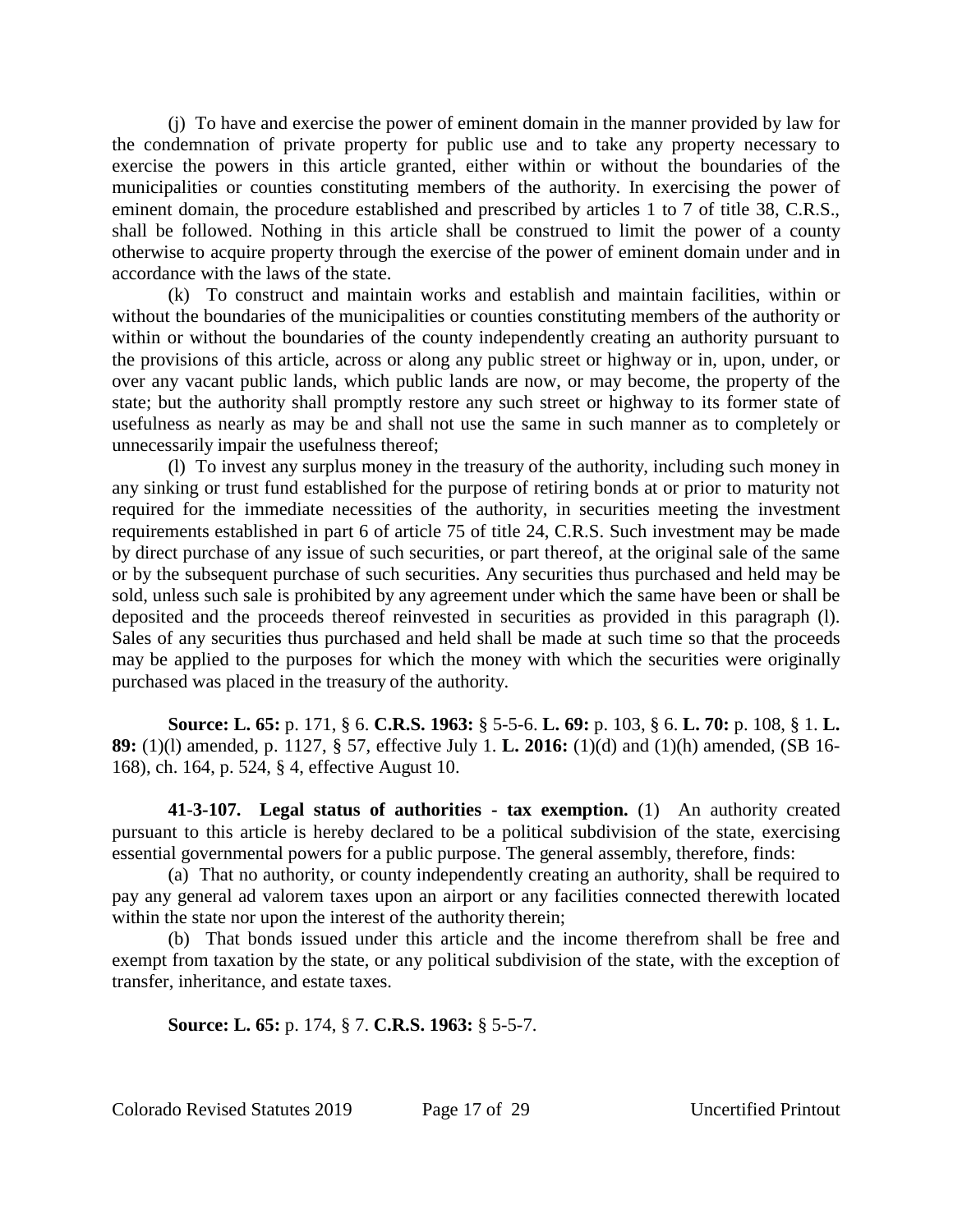**Cross references:** For the taxation of bonds issued by counties pursuant to article 5 of this title, see § 41-5-105.

**41-3-108. Legal investments and securities.** It shall be legal for any bank, trust company, banker, savings bank, or banking institution, any building and loan association, savings and loan association, investment company, and other person carrying on a banking or investment business, any insurance company, insurance association, or other person carrying on an insurance business, and any executor, administrator, trustee, or fiduciary to invest funds or moneys in their custody in any of the bonds authorized to be issued pursuant to the provisions of this article. Public entities, as defined in section 24-75-601 (1), C.R.S., may invest public funds in such bonds only if said bonds satisfy the investment requirements established in part 6 of article 75 of title 24, C.R.S. Such bonds shall be authorized security for public deposit. Nothing in this section shall be construed as relieving any public body or other person of any duty of exercising reasonable care in selecting securities.

**Source: L. 65:** p. 174, § 8. **C.R.S. 1963:** § 5-5-8. **L. 89:** Entire section amended, p. 1132, § 76, effective July 1.

## **ARTICLE 4**

### Airports

### PART 1

### COUNTY AIRPORTS

**41-4-101. Operation a governmental function.** The acquisition of any lands for the purpose of establishing airports or other air navigation facilities; the acquisition of airport protection privileges; the acquisition, establishment, construction, enlargement, improvement, maintenance, equipment, and operation of airports and other air navigation facilities; and the exercise of any other powers granted in this part 1 to any county, city and county, city, or town are hereby declared to be public governmental functions, exercised for a public purpose, and matters of public necessity; and such lands and other property, easements, and privileges acquired and used in the manner and for the purposes enumerated in this part 1 are hereby declared to be acquired and used for public purposes and as a matter of public necessity.

### **Source: L. 45:** p. 38, § 1. **CSA:** C. 45, § 242. **CRS 53:** § 5-4-1. **C.R.S. 1963:** § 5-4-1.

**41-4-102. Authority to establish.** The board of county commissioners in any county in this state either singly or jointly with any other county, city and county, city, or town has the power to acquire, establish, construct, own, control, lease, equip, improve, maintain, operate, and regulate airports and landing fields for the use of airplanes and other aircraft and to contract or otherwise provide, by condemnation if necessary, for the removal of any airport hazard, or the removal or the relocation of all private structures, railways, mains, pipes, conduits, wires, cables, poles, and all other facilities and equipment which may interfere with the location, expansion,

Colorado Revised Statutes 2019 Page 18 of 29 Uncertified Printout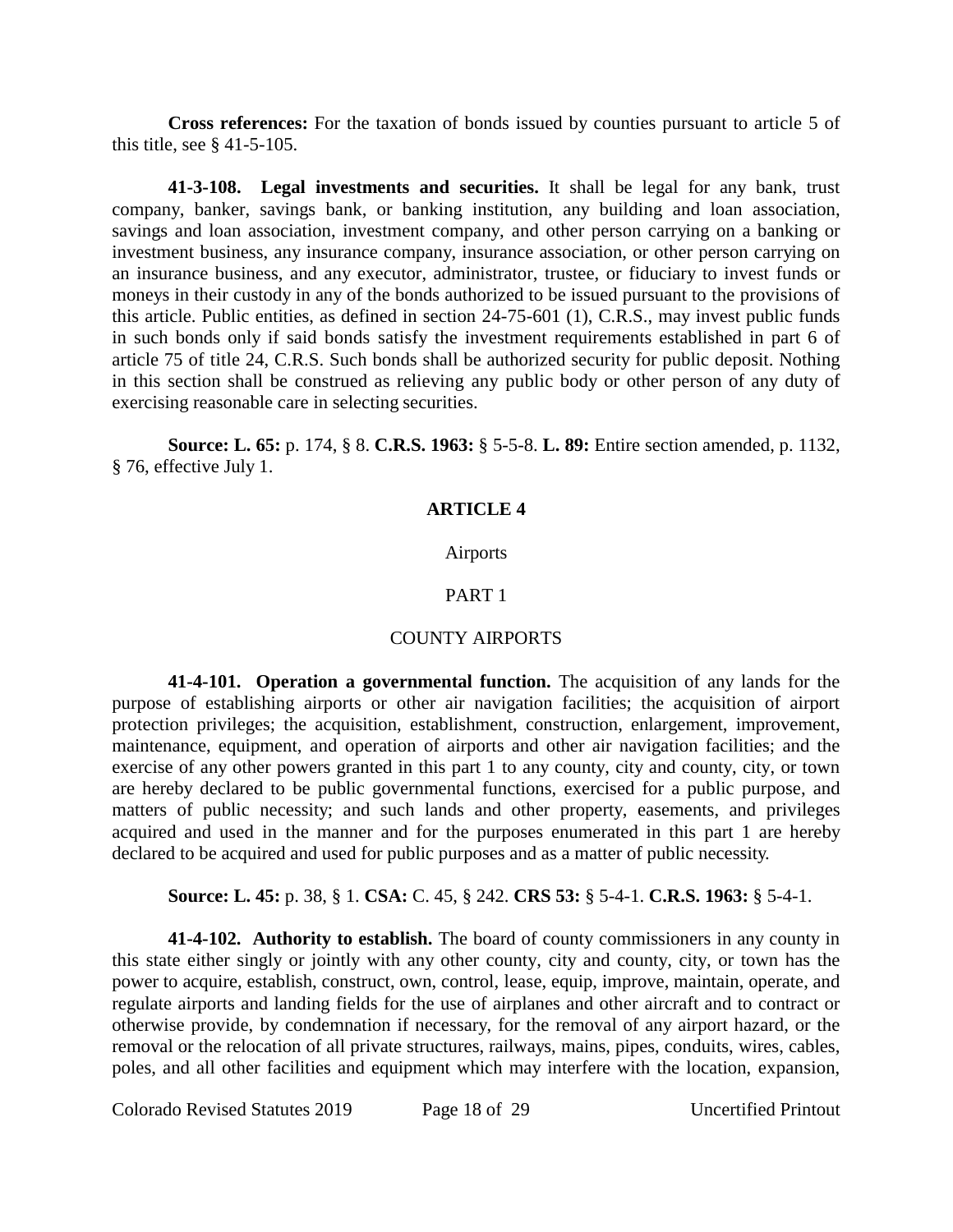development, or improvement of such airports, restricted landing areas, and other air navigation facilities or with the safe approach thereto or takeoff therefrom by aircraft, and to pay the cost of removal or relocation.

## **Source: L. 45:** p. 38, § 2. **CSA:** C. 45, § 243. **CRS 53:** § 5-4-2. **C.R.S. 1963:** § 5-4-2.

**Cross references:** For other authority to establish airports, see § 30-11-107 (1)(j).

**41-4-103. Joint action by corporate authority.** (1) All of the powers, rights, and authority granted to counties by this part 1 and to cities and towns by any other law may be exercised and enjoyed by such counties, cities and counties, cities, and towns, acting jointly, either within or without the territorial limits thereof, without regard to the distance said airport may be located from the boundary of any such city or town.

(2) (a) Any two or more of such counties, cities and counties, cities, or towns may enter into agreements with each other duly authorized by resolution or ordinance for joint action pursuant to the provisions of this part 1. Each such agreement shall specify the proportionate interest which each county, city and county, city, or town has in the property, facilities, and privileges involved and the proportion of costs of acquisition, establishment, construction, enlargement, improvement, equipment, and expenses of maintenance, operation, and regulation to be borne by each, and it shall make such other provisions as may be necessary to carry out the provisions of this part 1 for the amendment thereof and the conditions and terms upon which such agreement may be terminated.

(b) A county or two or more of such counties, cities and counties, cities, or towns that entered into an agreement under paragraph (a) of this subsection (2) may enter into an agreement under section 29-1-203, C.R.S., with a county or municipality of an adjoining state to jointly operate an airport in this state created pursuant to this part 1. The agreement must include the same information for an agreement described in said paragraph (a).

**Source: L. 45:** p. 39, § 3. **CSA:** C. 45, § 244. **CRS 53:** § 5-4-3. **C.R.S. 1963:** § 5-4-3. **L. 2016:** (2) amended, (SB 16-168), ch. 164, p. 525, § 5, effective August 10.

**Cross references:** For authority of local governments to contract with each other, see § 29-1-203.

**41-4-104. Acquisition.** Real property needed by any county, either acting singly or jointly, shall be acquired by purchase or by condemnation in the manner provided by law for acquiring real property for public purposes. The political subdivision exercising such power in addition to the damage for the taking, injury, or destruction of property shall also pay the cost of the removal and relocation of any structures, railways, mains, pipes, conduits, wires, cables, or poles of any public utility which is required to be moved to a new location.

**Source: L. 45:** p. 39, § 4. **CSA:** C. 45, § 245. **CRS 53:** § 5-4-4. **C.R.S. 1963:** § 5-4-4.

**Cross references:** For condemnation proceedings, see articles 1 to 7 of title 38.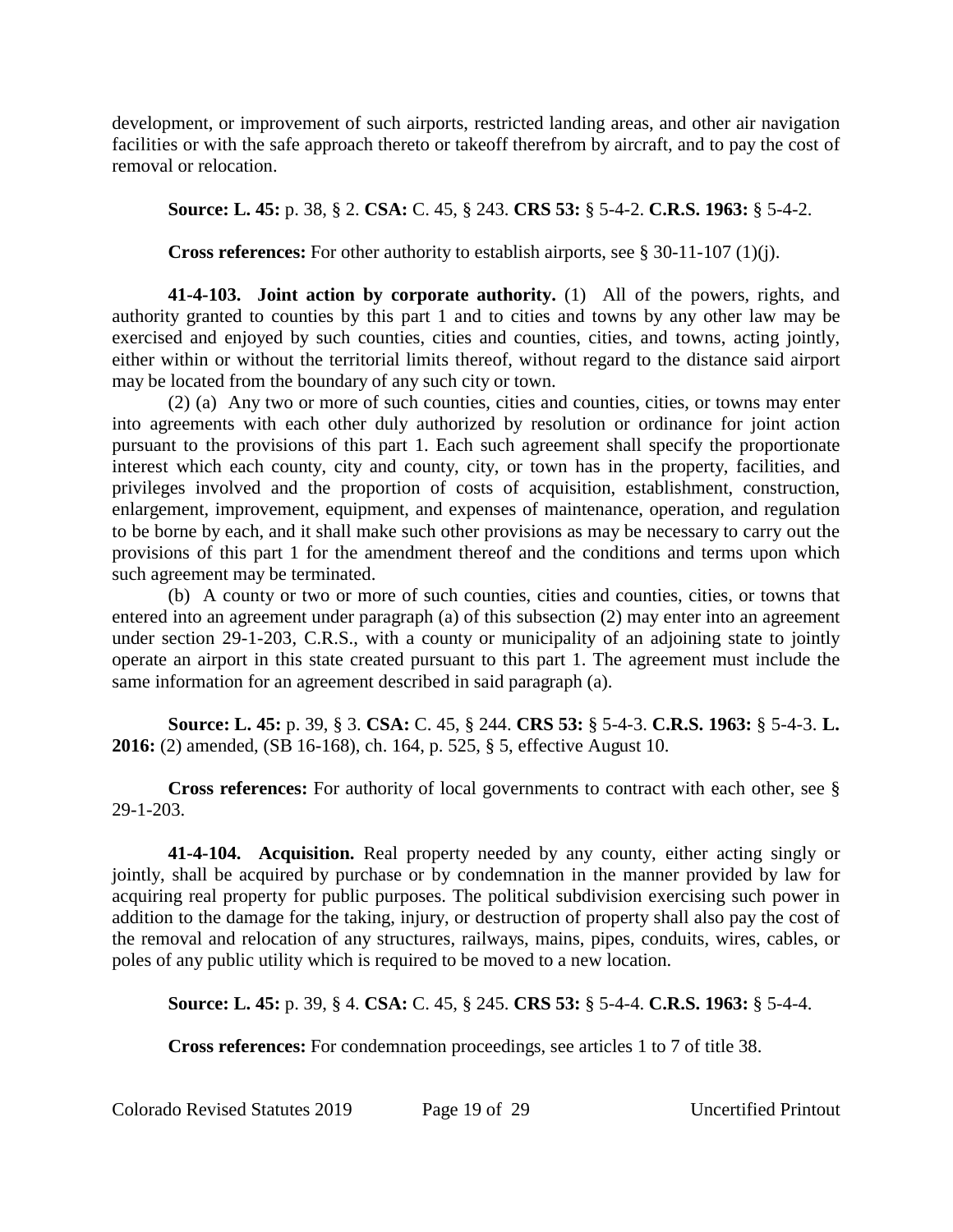**41-4-105. Authority to incur indebtedness.** The board of county commissioners of any county, either acting singly or jointly with any other county, city and county, city, or town, has the power to incur indebtedness on its behalf for any of the purposes mentioned in this part 1 and to issue bonds for the acquisition, construction, and improvement of airports, landing fields, air navigation facilities, and airport protection privileges in the same form and manner as debt is incurred and bonds issued for other county purposes; except that such indebtedness may also be approved at a special election called for that purpose by the board of county commissioners, which election shall be conducted insofar as practicable in the manner set forth in section 30-26- 101, C.R.S.

**Source: L. 45:** p. 39, § 5. **CSA:** C. 45, § 246. **CRS 53:** § 5-4-5. **C.R.S. 1963:** § 5-4-5. **L. 76:** Entire section amended, p. 789, § 1, effective February 24.

**Cross references:** For the constitutional provision that establishes limitations on the incurring of debt, see § 20 of article X, Colorado Constitution; for authority of local governments to contract debts, see § 6 of article XI, Colorado Constitution; for creation of a debt by a county for acquiring or building airports and landing strips, see § 30-26-301.

**41-4-106. Operation of airports.** In connection with the erection, maintenance, and operation of any such airport or navigation facilities, any county has the power and jurisdiction, when acting singly, or by agreement, when acting jointly with any other county, city and county, city, or town, to regulate the receipt, deposit, and removal and the embarkation of passengers or property to or from such airports; to exact and require charges, fees, and tolls, together with a lien to enforce their payment; to lease or assign for operation such space or area, appurtenances, appliances, or other conveniences necessary or useful in connection therewith; to own and operate aircraft; to employ pilots; to provide rules and regulations governing the use of such airport and facilities and the use of other property and means of transportation within or over said airport, landing field, and navigation facilities; to perform any duties necessary or consistent for the regulation of air traffic; to enter into contracts or otherwise cooperate with the federal government or other public or private agencies; and to exercise such powers as may be required or consistent in the promotion of aeronautics and the furtherance of commerce and navigation by air.

**Source: L. 45:** p. 40, § 6. **CSA:** C. 45, § 247. **CRS 53:** § 5-4-6. **C.R.S. 1963:** § 5-4-6.

**41-4-107. Appropriation for airports.** The board of county commissioners of any county is hereby authorized to annually appropriate from the county general fund the sum sufficient to carry out the provisions of this part 1 relating to airports.

**Source: L. 45:** p. 40, § 7. **CSA:** C. 45, § 248. **L. 51:** p. 296, § 6. **CRS 53:** § 5-4-7. **C.R.S. 1963:** § 5-4-7.

**41-4-108. Removal of airport hazards.** Where necessary, in order to provide unobstructed airspace for the landing and taking off of aircraft utilizing airports or landing fields acquired or operated under the provisions of this part 1, any such county, city and county, city,

Colorado Revised Statutes 2019 Page 20 of 29 Uncertified Printout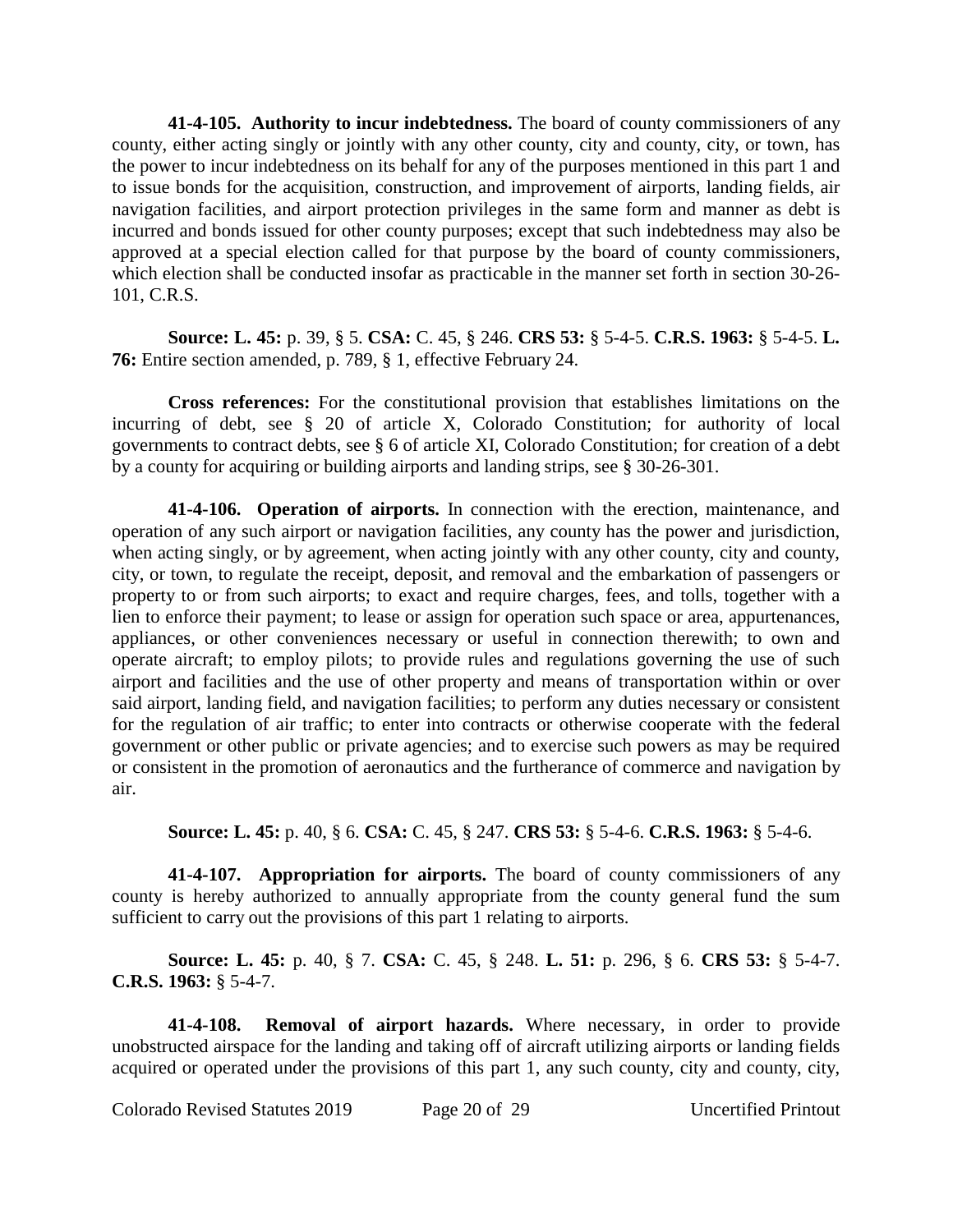or town, either singly or jointly, is authorized to contract or otherwise provide, by condemnation if necessary, for the removal of any airport hazard or the removal or the relocation of all private structures, railways, mains, pipes, conduits, wires, cables, poles, and other facilities and equipment which may interfere with the location, expansion, development, or improvement of such airports, restricted landing areas, and other air navigation facilities or with the safe approach thereto or takeoff therefrom by aircraft and to pay the cost of removal or relocation. A county, city and county, city, or town may acquire, in the same manner as is provided for the acquisition of property for airport purposes, easements through or other interests in airspaces over land or water, interests in airport hazards outside the boundaries of the airports or landing fields, and such other airport protection privileges as are necessary to ensure safe approaches to the landing areas of said airports or landing fields and the safe and efficient operation thereof. It is also hereby authorized to acquire, in the same manner, the right or easement, for a term of years or perpetually, to place or maintain suitable marks for the daytime markings and suitable lights for the nighttime markings of airport hazards, and including the right of ingress and egress to or from such airport hazards, for the purpose of maintaining and repairing such lights and marks. This authority shall not be so construed as to limit any right, power, or authority to zone property adjacent to airports and landing fields, under the provisions of any law of this state.

### **Source: L. 45:** p. 40, § 8(a). **CSA:** C. 45, § 249. **CRS 53:** § 5-4-8. **C.R.S. 1963:** § 5-4-8.

**41-4-109. Encroachment a nuisance.** It is unlawful for anyone to build, rebuild, create, or cause to be built, rebuilt, or created any object or plant or cause to be planted or permit to grow higher any tree or other vegetation which shall encroach upon any airport protection privileges acquired pursuant to the provisions of section 41-4-108, but it is lawful to make maintenance repairs to or to replace parts of existing structures which do not enlarge or increase the height of an existing structure. Any such encroachment is declared to be a public nuisance and may be abated in the manner prescribed by law for the abatement of public nuisances; or the county, city and county, city, or town or the board in charge of the airport or landing field for which airport protection privileges have been acquired may go upon the land of others and remove any such encroachment without being liable for damages.

## **Source: L. 45:** p. 41, § 8(b). **CSA:** C. 45, § 250. **CRS 53:** § 5-4-9. **C.R.S. 1963:** § 5-4-9.

**41-4-110. Previous acts legalized.** Any acquisition of property made prior to April 3, 1945, by any county for the purposes specified in this part 1 and any bonds issued before said date by any such county for such purposes or any election held before said date by such county for the purpose of authorizing the issuance of bonds for any of the provisions specified in this part 1 are hereby legalized and made valid and effective.

### **Source: L. 45:** p. 41, § 9. **CSA:** C. 45, § 251. **CRS 53:** § 5-4-10. **C.R.S. 1963:** § 5-4-10.

**41-4-111. Federal aid.** Any county, city and county, city, or town is authorized to accept, receive, and receipt for federal moneys for the acquisition, construction, enlargement, improvement, maintenance, equipment, or operation of airports, landing fields, air navigation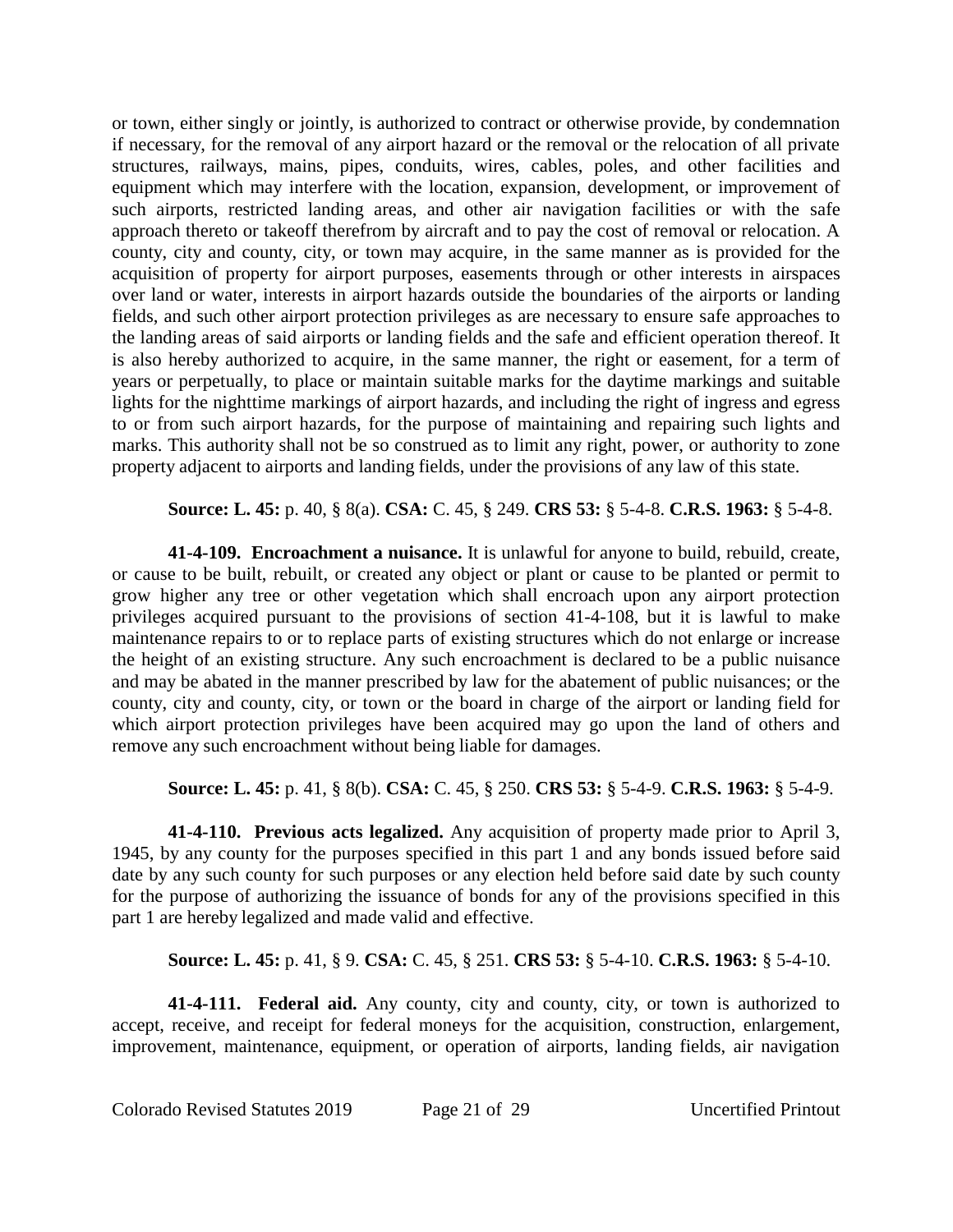facilities, or airport protection privileges under such terms and conditions as may be agreed to by such county, city and county, city, or town.

**Source: L. 45:** p. 41, § 10. **CSA:** C. 45, § 252. **CRS 53:** § 5-4-11. **C.R.S. 1963:** § 5-4- 11.

**41-4-112. Additional powers.** The board of county commissioners of any county is authorized to rent or lease or lease and convey any lands or interest in lands acquired by the county for the purposes set forth in this part 1 to any person, partnership, association, or corporation, either public or private, for commercial, industrial, or other purposes, for such periods of years and upon such terms and conditions as are deemed in the best interests of the county by the board of county commissioners, and the terms thereof shall be binding upon succeeding boards of county commissioners. Any such instruments made and entered into before March 25, 1963, by the board of county commissioners of any county are hereby confirmed, validated, and declared to be legal and valid insofar as the authority of such board is concerned.

**Source: L. 63:** p. 154, § 1. **CRS 53:** § 5-4-12. **C.R.S. 1963:** § 5-4-12.

**41-4-113. County airport fund.** (1) A fund to be known as the county airport fund is hereby created and established in each of the counties of the state of Colorado, to which shall be credited all moneys received from state and federal sources, and appropriations thereto by the board of county commissioners, and any levies imposed by the board of county commissioners for the construction or maintenance of airports.

(2) The board of county commissioners shall appropriate from said fund for construction, maintenance, and operation of either a county airport or a municipal airport in the manner which in its judgment shall best serve the public interest.

**Source: L. 63:** p. 152, § 9. **C.R.S. 1963:** § 5-4-13. **L. 88:** (1) amended, p. 1094, § 13, effective January 1, 1989.

## PART 2

## AIRPORTS - CITIES AND TOWNS

**41-4-201. Power to establish airports.** The city councils and boards of trustees in towns have the power to acquire, establish, construct, own, control, lease, equip, improve, maintain, operate, and regulate airports and landing fields for the use of airplanes and other aircraft either within or without such municipalities or may set apart and use for such purpose real property owned by such cities and towns. Any lands previously acquired by any town or city in the state of Colorado for park purposes may be used for any of the purposes specified in this section. On any airports so established, city councils and boards of trustees in towns shall grant no exclusive concession, license, or lease agreement relating to the business of servicing, repairing, or furnishing supplies for aircraft.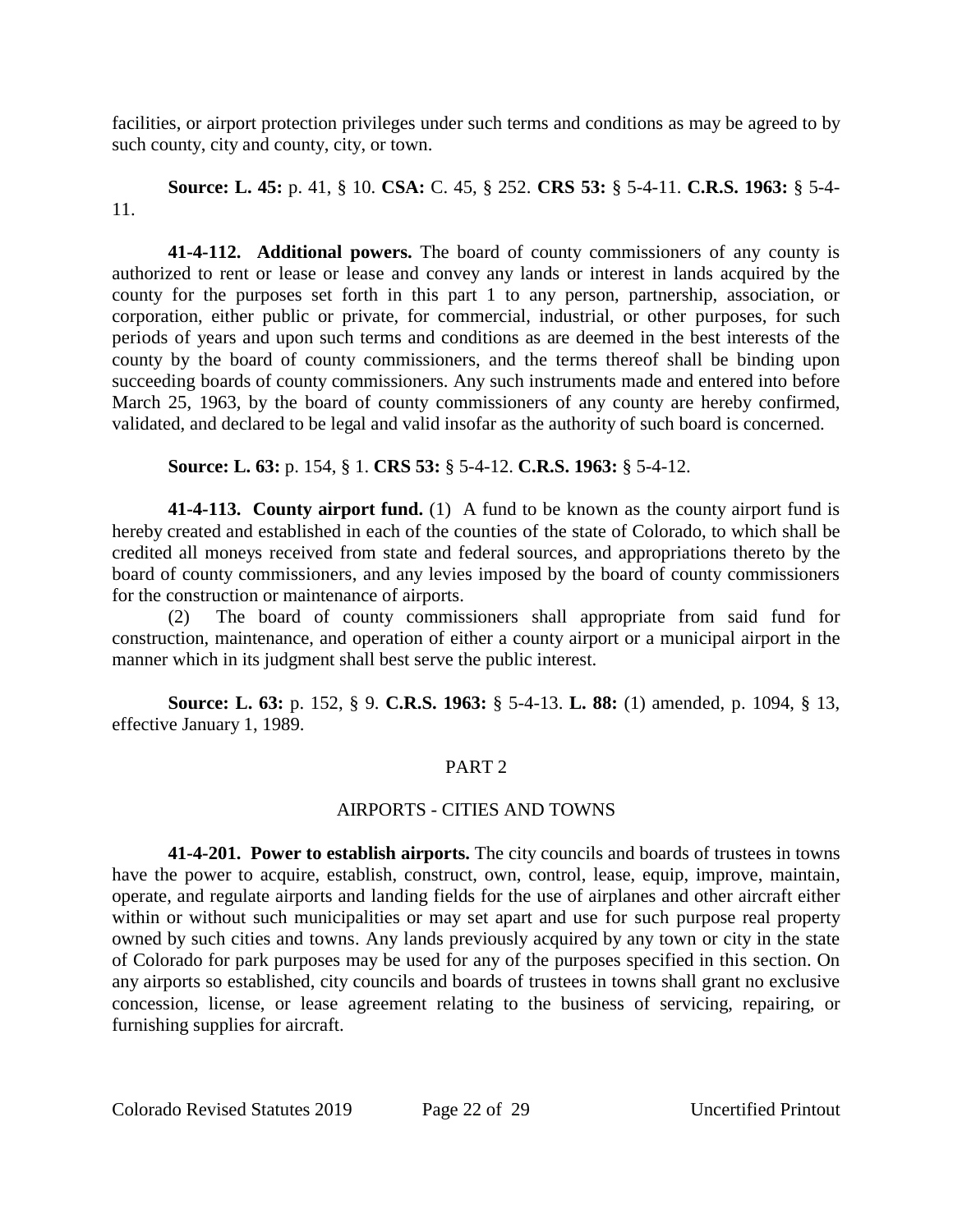**Source: L. 31:** p. 788, § 1. **CSA:** C. 163, § 42. **L. 47:** p. 877, § 1. **CRS 53:** § 139-55-1. **C.R.S. 1963:** § 139-55-1.

**Cross references:** For joint action with counties, see § 41-4-103.

**41-4-202. How lands acquired.** Real property needed by a city or town for an airport or landing field shall be acquired by purchase if the city or town is able to agree with the owners on the terms thereof and otherwise by condemnation in the manner provided by law for acquiring real property for public purposes.

**Source: L. 31:** p. 788, § 2. **CSA:** C. 163, § 43. **CRS 53:** § 139-55-2. **C.R.S. 1963:** § 139- 55-2.

**Cross references:** For condemnation proceedings, see articles 1 to 7 of title 38.

**41-4-203. Power to incur indebtedness and issue bonds.** The city councils or boards of trustees in towns have the power to incur indebtedness for any of the purposes mentioned in this part 2 and to issue bonds for the acquisition, construction, and improvements of airports and landing fields and appurtenances thereto, in the same form and manner as debt is incurred and bonds are issued for other municipal purposes.

**Source: L. 31:** p. 789, § 3. **CSA:** C. 163, § 44. **CRS 53:** § 139-55-3. **C.R.S. 1963:** § 139- 55-3.

**Cross references:** For the constitutional provision that establishes limitations on the incurring of debt, see § 20 of article X, Colorado Constitution; for authority of local governments to contract debts, see § 6 of article XI, Colorado Constitution; for general authority of cities and towns to issue bonds, see article 21 of title 31.

**41-4-204. Jurisdiction to regulate use.** In connection with the erection or maintenance of any such airport or air navigation facilities, any city or town, or any municipal corporation, has the power and jurisdiction to regulate the receipt, deposit, and removal and the embarkation of passengers or property to and from such landing places or moorage as may be provided; to exact and require charges, fees, and tolls, together with a lien to enforce their payment; to lease or assign for operation such space or area, appurtenances, appliances, or other conveniences necessary or useful in connection therewith; to own and operate municipal aircraft; to employ pilots; to provide rules and regulations covering the use of such airport and facilities and the use of other property or means of transportation within or over the airport; to perform any duties necessary or convenient for the regulation of air traffic; to enter into contracts or otherwise cooperate with the federal government or other public or private agencies; and otherwise to exercise such powers as may be required or convenient in the promotion of aeronautics and the furtherance of commerce and navigation by air.

**Source: L. 31:** p. 789, § 4. **CSA:** C. 163, § 45. **CRS 53:** § 139-55-4. **C.R.S. 1963:** § 139- 55-4.

Colorado Revised Statutes 2019 Page 23 of 29 Uncertified Printout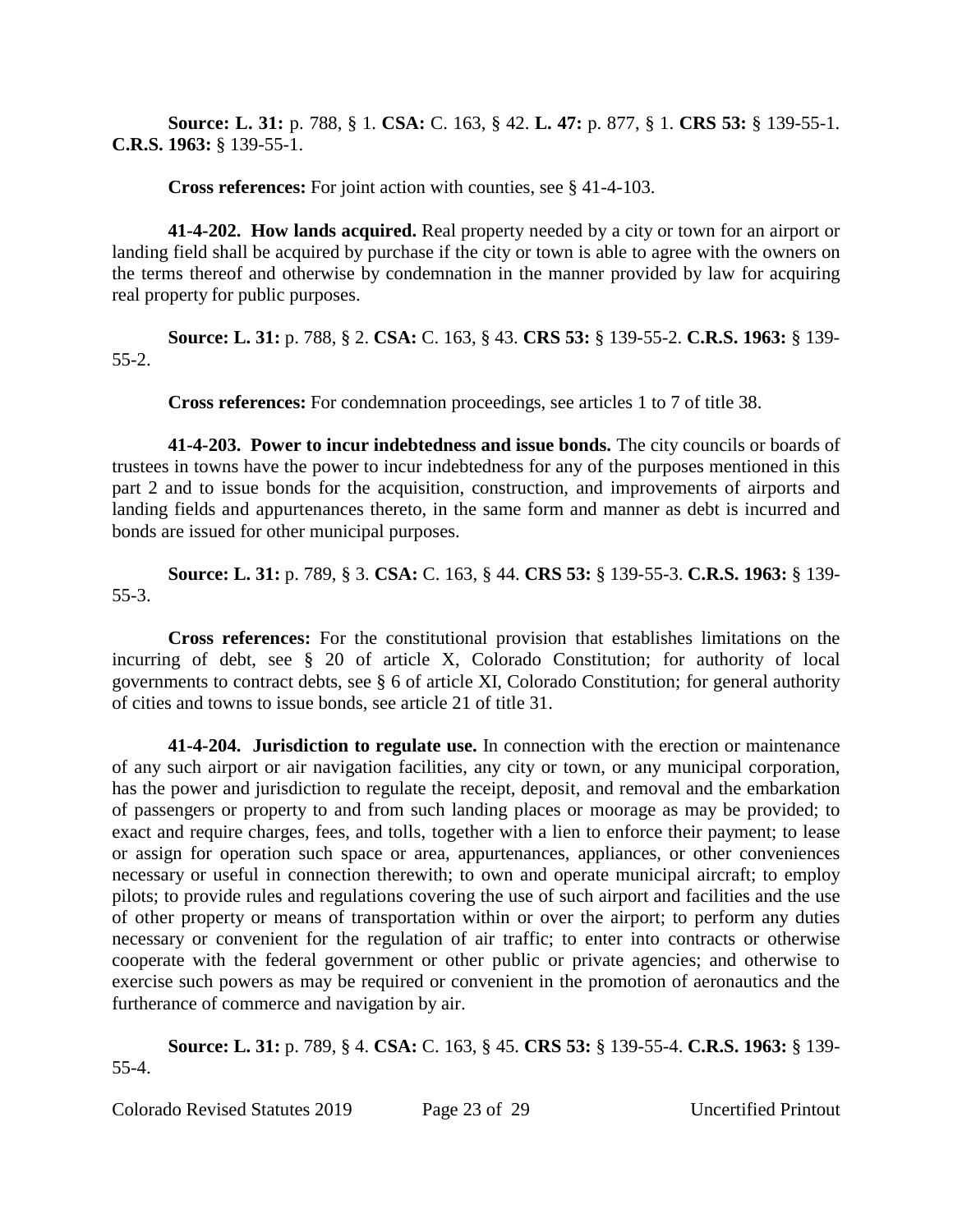**41-4-205. Funds may be raised by taxation.** The city council or board of trustees may annually appropriate and cause to be raised by taxation in such city or town a sum sufficient to carry out the provisions of this part 2.

**Source: L. 31:** p. 790, § 5. **CSA:** C. 163, § 46. **CRS 53:** § 139-55-5. **C.R.S. 1963:** § 139- 55-5.

### **Airport Revenue Bonds**

## **ARTICLE 5**

Airport Revenue Bonds - County

**Cross references:** (1) For definitions applicable to this article, see § 30-26-301 (2)(d).

(2) For the constitutional provision that establishes limitations on the incurring of debt, see § 20 of article X, Colorado Constitution; for authority of local governments to contract debts, see § 6 of article XI, Colorado Constitution; for creation of a debt by a county for acquiring or building airports and landing strips, see § 30-26-301.

**41-5-101. Powers.** (1) In addition to the powers which it may now have, any county without any election of the taxpaying or qualified electors thereof has the power under this article:

(a) To acquire by gift, purchase, lease, or exercise of the right of eminent domain, to construct, to reconstruct, to improve, to better, and to extend airport facilities, including any of them within the boundaries of any said county, and to acquire by gift, purchase, or the exercise of the right of eminent domain lands, easements, and rights in land in connection therewith;

(b) To accept loans or grants or both from the United States under any federal law in force to aid in financing the cost of engineering, architectural, or economic investigations or studies, surveys, designs, plans, working drawings, specifications, procedures, or other action preliminary to the construction of an airport;

(c) To accept loans or grants or both from the United States under any federal law in force for the construction or improvement of such airport or airport facilities or both;

(d) To prescribe, revise, and collect in advance or otherwise from any user of such facility or occupant of any real property connected therewith rentals, rates, fees, tolls, and charges, or any combination thereof, for the use of such airport facilities, including, without limiting the generality of the foregoing, landing fees, office rentals, franchise fees, and land and airport rentals; and, in anticipation of the collection of the revenues of such airport facilities, to issue revenue bonds to finance in whole or in part the cost of acquisition, construction, reconstruction, improvement, betterment, or extension of an airport;

(e) To pledge to the punctual payment of said bonds and interest thereon all or any part of the gross revenues arising from such airport facilities;

(f) To enter into and perform contracts or agreements concerning the planning, construction, lease, or other acquisition and the financing of airport facilities, and the maintenance and operation thereof;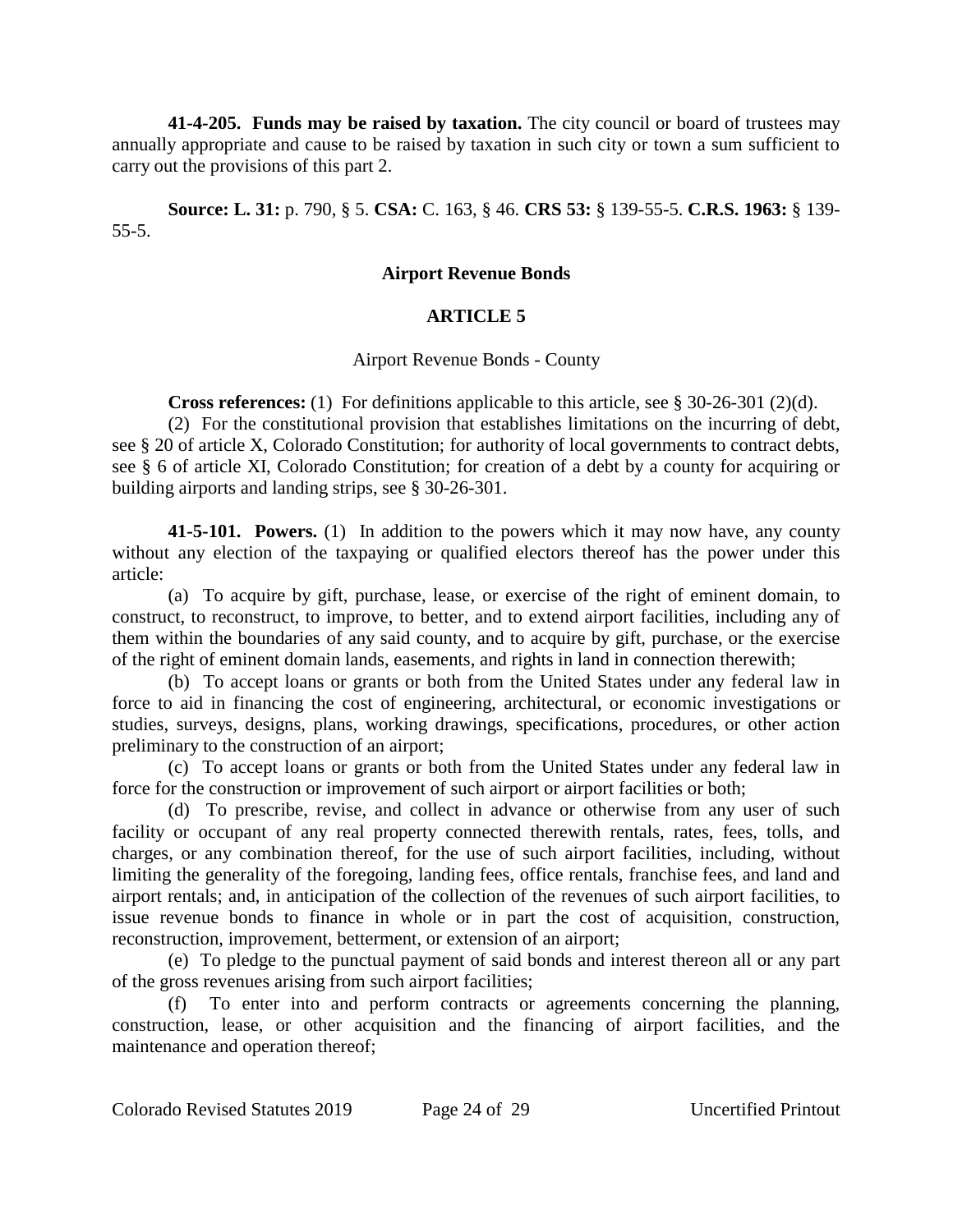(g) To make all contracts, execute all instruments, and do all things necessary or convenient in the exercise of the powers granted in this section or in the performance of its duties or in order to secure the payment of its bonds; but no encumbrance, mortgage, or other pledge of property, excluding any pledged revenues, of the county is created thereby no property, other than money, of the county is liable to be forfeited or taken in payment of said bonds, and no debt on the credit of the county is thereby incurred in any manner for any purpose.

### **Source: L. 65:** p. 466, § 1. **C.R.S. 1963:** § 36-21-1.

**41-5-102. Authorization - airport facilities and bonds.** (1) The acquisition, construction, reconstruction, lease, improvement, or betterment of any airport or airport facilities, or both, and the issuance of bonds in anticipation of the collection of revenues of such facility to provide funds to pay the cost thereof may be authorized by a vote of a majority of the members of the board of county commissioners at a regular or special meeting thereof. The board shall establish a maximum net effective interest rate for the issue of bonds.

(2) The board of county commissioners, in determining such cost, may include all costs and estimated costs of the issuance of said bonds, all engineering, inspection, fiscal, and legal expenses, all preliminary planning expenses and interest which it is estimated will accrue during the construction or other acquisition period or a period not exceeding two years thereafter on money borrowed or which it is estimated will be borrowed pursuant to this article; any discount on the sale of the bonds; costs of financial, professional, and other estimates and advice; contingencies; any administrative, operating, and other expenses of the county prior to and during such acquisition period and for a period not exceeding two years thereafter, as may be determined by the board of county commissioners; and all such other expenses as may be necessary or incident to the financing, acquisition, improvement, and completion of any airport facility, and the placing of the same in operation, and also such provision or reserves for working capital, operation, or maintenance, or for payment or security of principal of or interest on any bonds during or after such an acquisition or improvement as the board of county commissioners may determine, and also reimbursements to the federal government, or any agency, instrumentality, or corporation thereof, of any moneys theretofore expended for or in connection with any such airport facilities.

(3) All revenue bonds issued under the provisions of this article shall bear interest at a rate such that the net effective interest rate for the issue of bonds does not exceed the maximum net effective interest rate authorized, and shall be executed in such a manner and be payable serially in annual installments beginning not later than two years and extending not more than forty years from the date thereof, and may be made payable at such place as the board of county commissioners determines. Said bonds may be made callable for redemption prior to maturity in such manner, at such time, and in such amounts, upon payment of a premium not exceeding three percent of the principal, as may be determined by the board of county commissioners.

(4) Said bonds may be sold at, above, or below their par values, but they may not be sold at a price such that the net effective interest rate of the issue of bonds exceeds the maximum net effective interest rate authorized.

(5) Said bonds may be sold at private sale to the United States or any agency, instrumentality, or corporation thereof or to the state of Colorado or any agency or instrumentality thereof. Unless sold to the United States or any agency, instrumentality, or

Colorado Revised Statutes 2019 Page 25 of 29 Uncertified Printout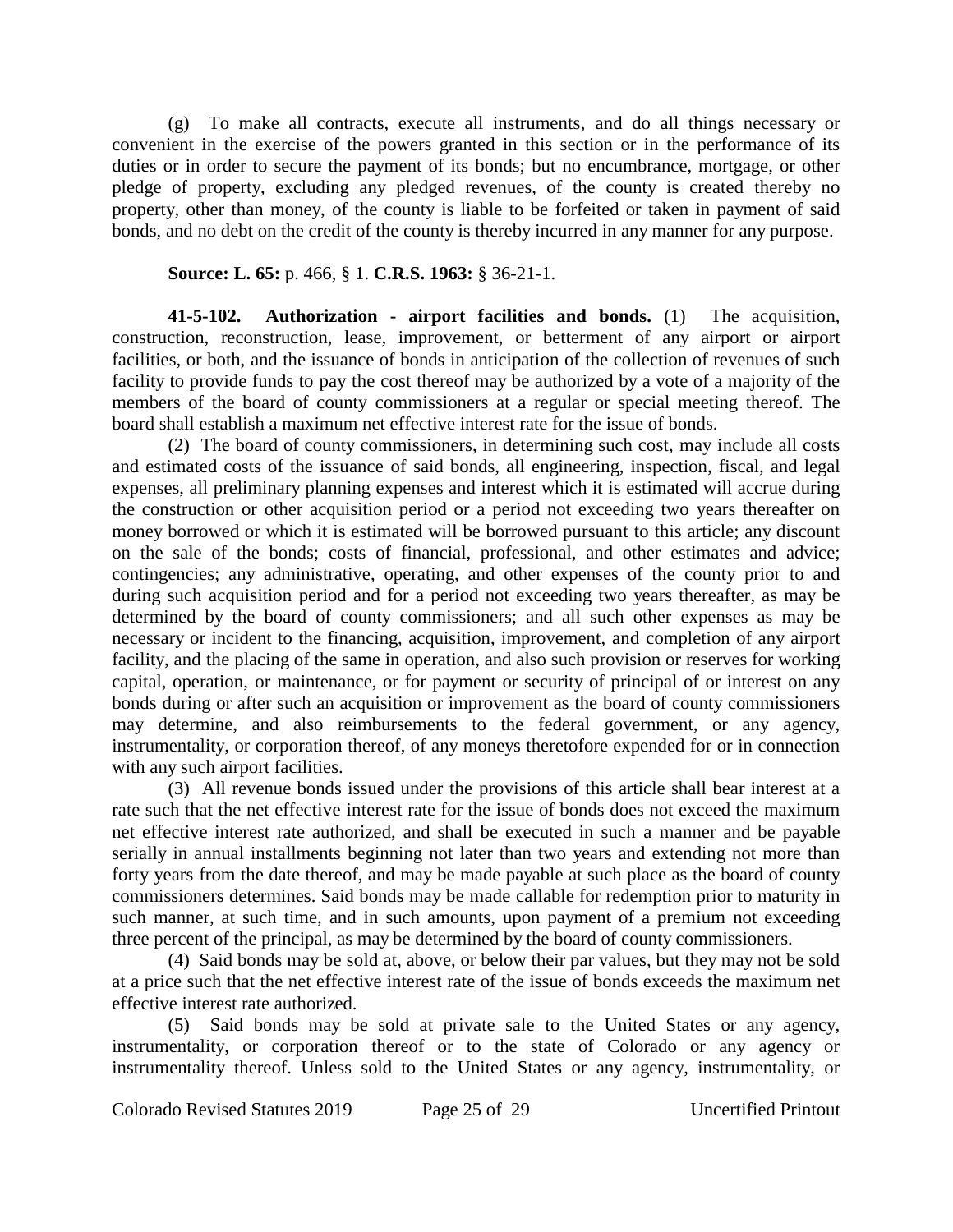corporation thereof or to the state of Colorado or any agency or instrumentality thereof, said bonds shall be sold at public sale after notice of such sale published once at least five days prior to such sale in a newspaper of general circulation in said county or in a financial newspaper.

(6) The revenue bonds issued under this article shall be serially numbered and shall be paid off and retired in the order in which they were issued, but such order of payment shall not apply to warrants or bonds made callable for redemption prior to maturity in the inverse order of their numbers.

(7) Subject to the payment provisions in this article specifically provided, said bonds and any interest coupons thereto attached shall be fully negotiable within the meaning of and for all purposes of article 8 of title 4, C.R.S., pertaining to investment securities, except as the governing body may otherwise provide; and each holder of each such security, by accepting such security, shall be conclusively deemed to have agreed that such security, except as otherwise provided, is fully negotiable within the meaning and for all purposes of article 8 of title 4, C.R.S., pertaining to investment securities.

(8) If lost or completely destroyed, any security authorized by this article may be reissued in the form and tenor of the lost or destroyed security upon the owner's furnishing, to the satisfaction of the governing body, the following: Proof of ownership; proof of loss or destruction; a surety bond in twice the face amount of the security, including any unmatured coupons appertaining thereto; and payment of the cost of preparing and issuing the new security.

(9) The resolution authorizing any bonds or other instrument appertaining thereto may contain any agreement or provision customarily contained in instruments securing revenue bonds.

**Source: L. 65:** p. 467, § 1. **C.R.S. 1963:** § 36-21-2. **L. 70:** p. 139, § 7. **L. 75:** (7) amended, p. 227, § 92, effective July 16.

**Cross references:** For the definition of "net effective interest rate", as used in subsections (1), (3), and (4) of this section, see  $\S$  30-26-301 (2)(d)(I).

**41-5-103. Sinking fund - indebtedness.** (1) The board of county commissioners of any county is authorized to set aside a special sinking fund in the office of the county treasurer for the payment of revenue bonds authorized by and issued under the provisions of this article and for the payment of interest due on such bonds, but the general income of the county shall not be pledged for the payment of the principal of the bonds and interest thereon. The county treasurer shall deposit in said sinking fund all rents, royalties, fees, rates, and charges derived from or rendered by the airport or airport facilities, and the board of county commissioners of any county may pledge any or all moneys in said sinking fund to the payment of bonds authorized under this article and the interest thereon.

(2) Revenue bonds issued under this article shall not constitute an indebtedness of the county within the meaning of any constitutional or statutory limitations. Each bond issued under this article shall recite in substance that said bond, including interest thereon, is payable solely from the revenues pledged to the payment thereof and that said bond does not constitute a debt of the county within the meaning of any constitutional or statutory limitations.

**Source: L. 65:** p. 469, § 1. **C.R.S. 1963:** § 36-21-3.

Colorado Revised Statutes 2019 Page 26 of 29 Uncertified Printout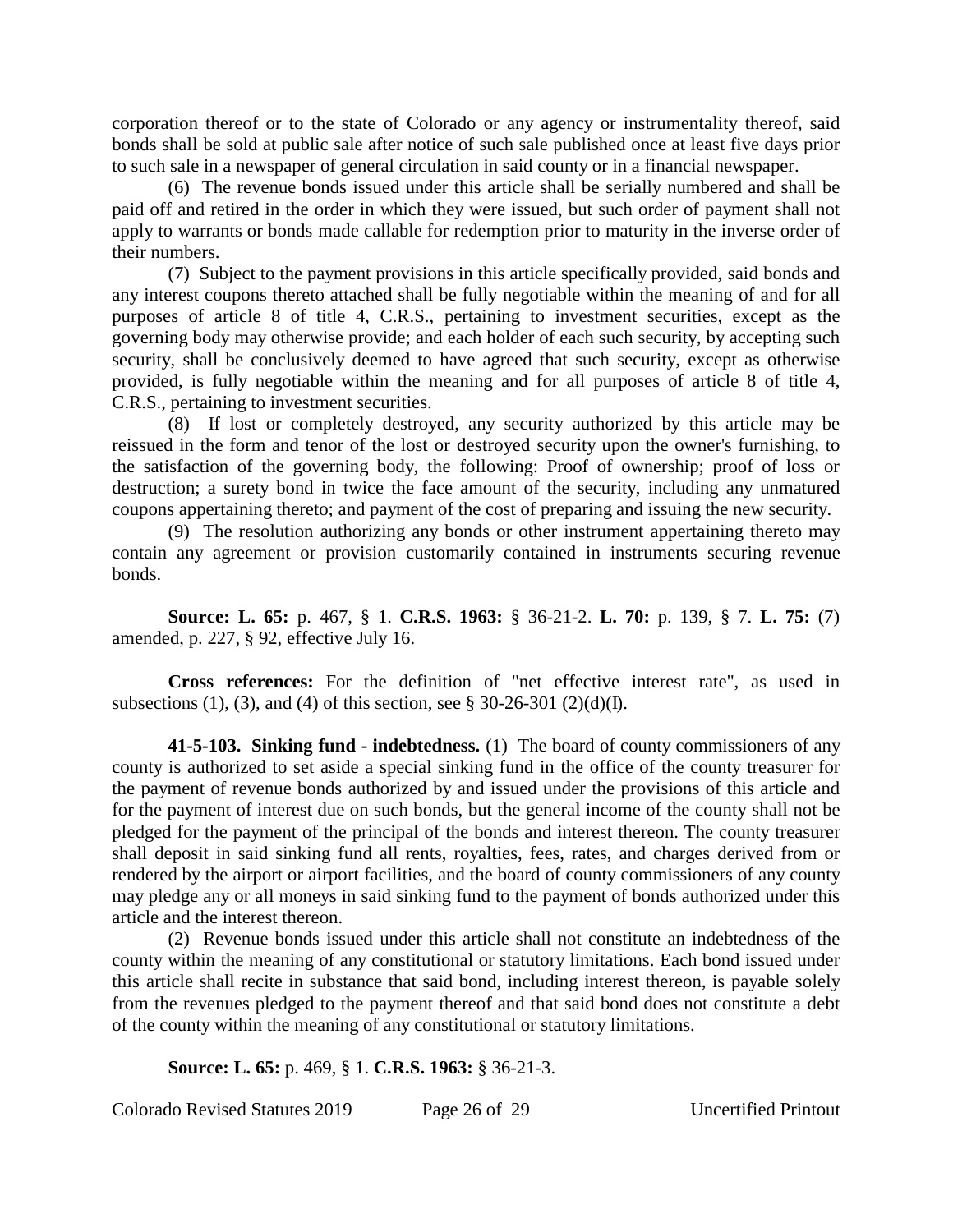**41-5-104. Signatures of county commissioners.** The bonds and any coupons bearing the signatures of county commissioners in office on the date of the signing thereof shall be valid and binding obligations of the county, notwithstanding that, before the delivery thereof and payment thereof, any of the persons whose signatures appear thereon have ceased to be county commissioners of the county issuing the same.

**Source: L. 65:** p. 470, § 1. **C.R.S. 1963:** § 36-21-4.

**41-5-105. Bonds - exempt from taxation.** The bonds and the income therefrom shall be exempt from taxation, except inheritance, estate, and transfer taxes.

**Source: L. 65:** p. 470, § 1. **C.R.S. 1963:** § 36-21-5.

**Cross references:** For the taxation of bonds issued pursuant to the "Public Airport Authority Act", see § 41-3-107.

**41-5-106. Rights of holders.** (1) Any holder of any issue of bonds or any holder of bonds, subject to any contractual limitations therein, and for the equal benefit and protection of all holders of bonds similarly situated, has the following rights and powers:

(a) By mandamus or other suit, action, or proceeding at law or in equity, to enforce his and other such holders' rights against the county and its governing body to require and compel such county or governing body to perform and carry out its duties and obligations under this article and its covenants and agreements with the bondholders; and

(b) By action or suit in equity, to require the county and the governing body thereof to account as if they were the trustee of an express trust.

(2) No right or remedy conferred by this article upon any holder of bonds is intended to be exclusive of any other right or remedy, but each such right or remedy is cumulative and in addition to every other right or remedy and may be exercised without exhausting and without regard to any other remedy conferred by this article or by any other law.

**Source: L. 65:** p. 470, § 1. **C.R.S. 1963:** § 36-21-6.

**41-5-107. Powers supplemental.** The powers conferred by this article shall be in addition and supplemental to, and not in substitution for, any other law, and the limitations imposed by this article shall not affect any powers conferred by any other such law. Bonds may be issued under this article without regard to the provisions of any other law. The airport facilities may be acquired, purchased, constructed, reconstructed, improved, bettered, and extended, and bonds may be issued under this article for said purposes, notwithstanding that any law may provide for the acquisition, purchase, construction, reconstruction, improvement, betterment, and extension of an airport, and without regard to the requirements, restrictions, debt, or other limitations or other provisions contained in any other law, including, but not limited to, any requirement for any restriction or limitation on the incurring of indebtedness or the issuance of bonds. Insofar as the provisions of this article are inconsistent with the provisions of any other law, the provisions of this article shall be controlling.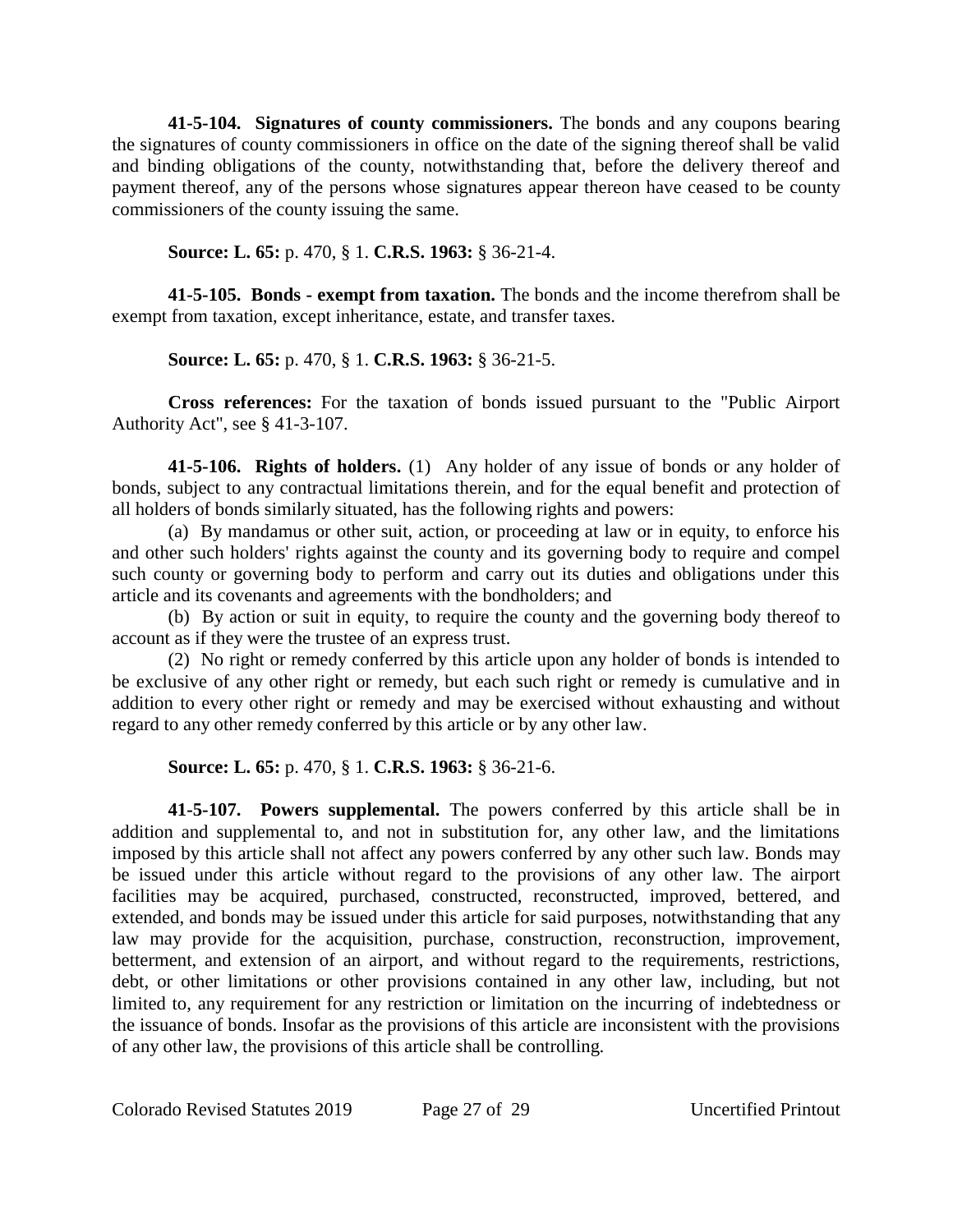**Source: L. 65:** p. 470, § 1. **C.R.S. 1963:** § 36-21-7.

**41-5-108. Refunding.** Revenue bonds issued pursuant to the provisions of this article may be refunded in the manner provided by the "Refunding Revenue Securities Law", as set forth in article 54 of title 11, C.R.S.

**Source: L. 65:** p. 471, § 1. **C.R.S. 1963:** § 36-21-8.

**41-5-109. Citation to this article - incontestability of bonds.** Any resolution authorizing any bonds under this article may provide that each bond therein authorized shall recite that it is issued under authority of this article. Such recital shall conclusively impart full compliance with all of the provisions of this article, and all bonds issued containing such recital shall be incontestable for any cause whatsoever after their delivery for value.

**Source: L. 65:** p. 471, § 1. **C.R.S. 1963:** § 36-21-9.

## **AEROSPACE**

## **ARTICLE 6**

### Aerospace

**41-6-101. Limited liability for spaceflight activities - definitions - agreement and warning.** (1) As used in this article, unless the context otherwise requires:

(a) "Spaceflight activity" means launch services or reentry services as those terms are defined in 51 U.S.C. sec. 50902.

(b) "Spaceflight entity" means any public or private entity holding a United States federal aviation administration launch, reentry, operator, or launch site license for spaceflight activities. The term also includes any manufacturer or supplier of components, services, or vehicles, which manufacturer or supplier has been reviewed by the United States federal aviation administration as part of issuing such a license, permit, or authorization.

(c) "Spaceflight participant" means any spaceflight participant as that term is defined in 51 U.S.C. sec. 50902.

(2) (a) Except as otherwise provided in paragraph (b) of this subsection (2), a spaceflight entity is not liable for injury to or death of a spaceflight participant resulting from the inherent risks of spaceflight activities so long as the agreement and warning contained in paragraph (b) of subsection (3) of this section is distributed and signed as required. Except as provided for in paragraph (b) of this subsection (2), a spaceflight participant or his or her representative may not maintain an action against or recover from a spaceflight entity for any loss, damage, injury, or death of the spaceflight participant resulting exclusively from any of the inherent risks of spaceflight activities.

(b) Notwithstanding the provisions of paragraph (a) of this subsection (2) to the contrary, this subsection (2) does not limit liability if the spaceflight entity does one or more of the following: